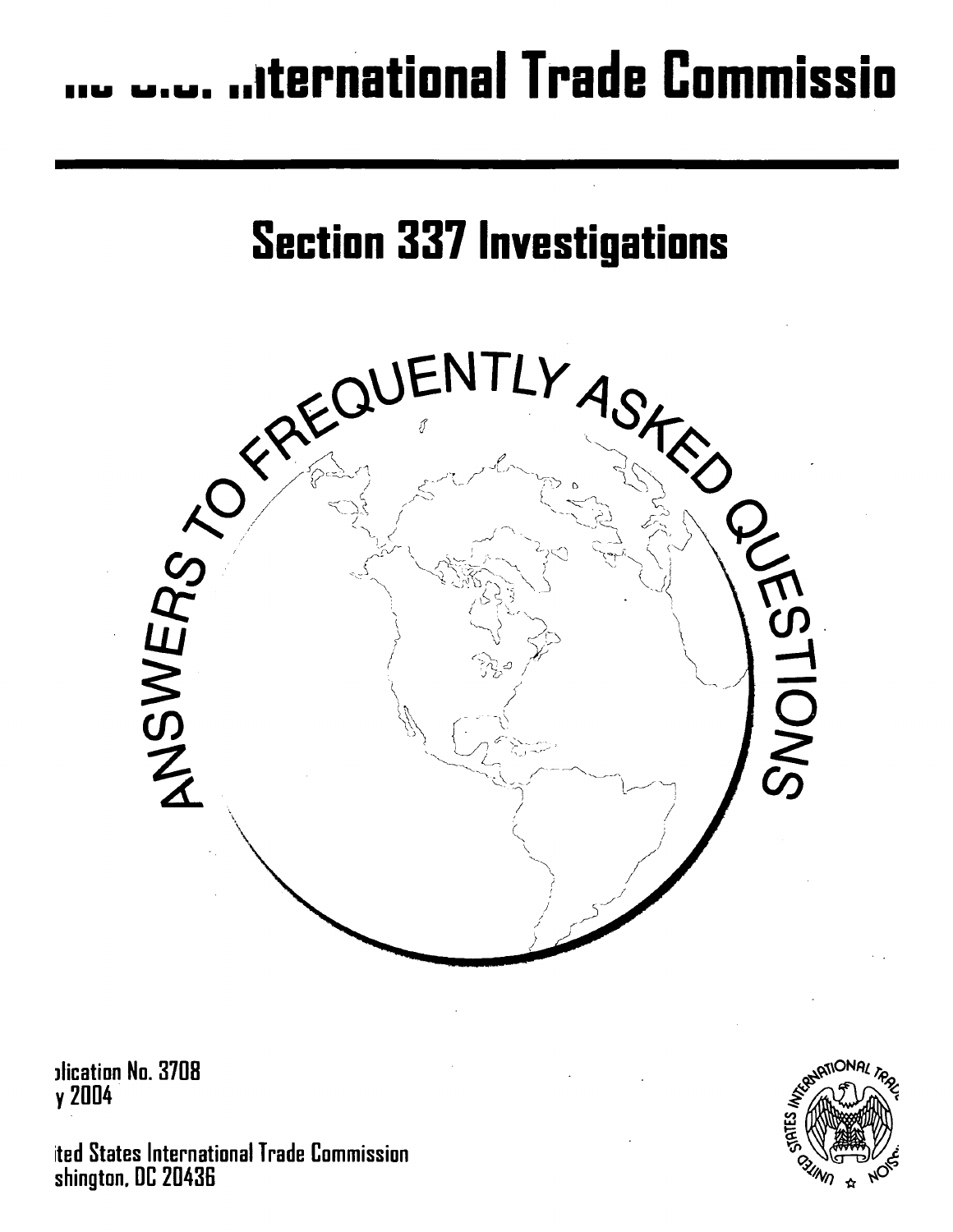This document is a staff publication of the U.S. International Trade Commission. The opinions and conclusions it contains do not necessarily reflect the views of the Commission or of any individual Commissioner.

> Address all comments on this document to Lynn I. Levine, Director Office of Unfair Import Investigations United States International Trade Commission Washington, DC 20436

> > 337.0UH.OUH@USITC.GOV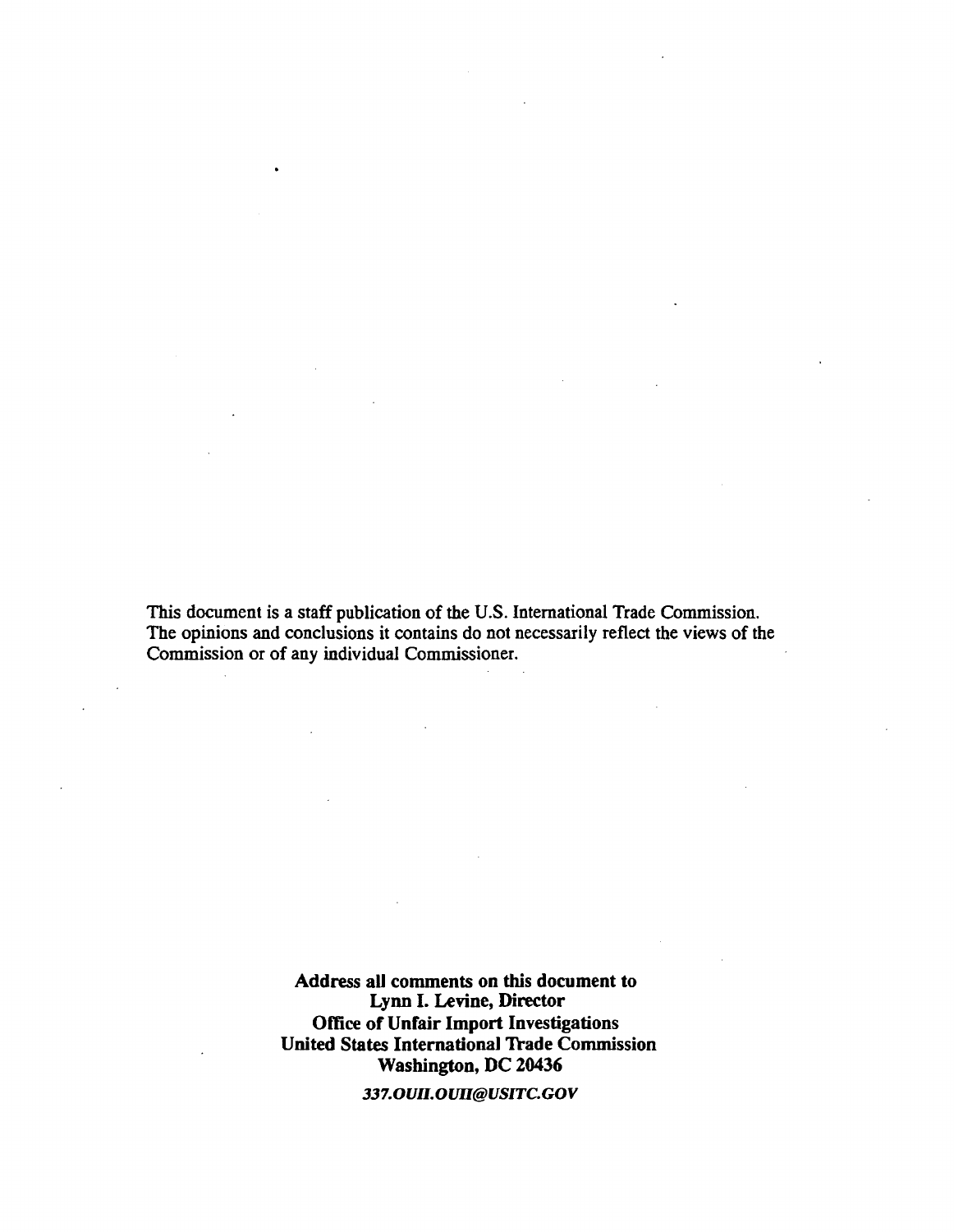(2004 ed.)

## *SECTION 337 INVESTIGATIONS AT THE U.S. INTERNA TJONAL TRADE COMMISSION: ANSWERS TO FREQUENTLY ASKED QUESTIONS*

This pamphlet contains a brief background discussion of Section 337 investigations at the United States International Trade Commission followed by answers to various frequently asked questions about Commission practice and procedure. Although this pamphlet is intended to clarify Commission procedures, it is for background purposes only, and is not intended to supersede, modify, or limit the Commission's Rules of Practice and Procedure or any Ground Rule, Order, or governing precedent issued by the Commission or its Administrative Law Judges. For more complete information about Commission practice and procedure in Section 337 investigations, please refer to the governing statute, 19 U.S.C. § 1337, the governing regulations, 19 C.F.R. Parts 201 and 210, and the Ground Rules and Orders in effect in a particular investigation. Links to the statute and other information pertaining to Section 337 proceedings can be found on the Section 337 Resources web page,

http://info.usitc.gov/337.

Questions can also be addressed to the following staff offices that work on Section 337 investigations:

(1) the Office of the Secretary's Docket Branch at 202-205-1802 (on matters concerning the filing and service of documents),

(2) the Office of Unfair Import Investigations at 202-205-2560 (on matters concerning the contents of a complaint, the institution of an investigation, or the status of an investigation),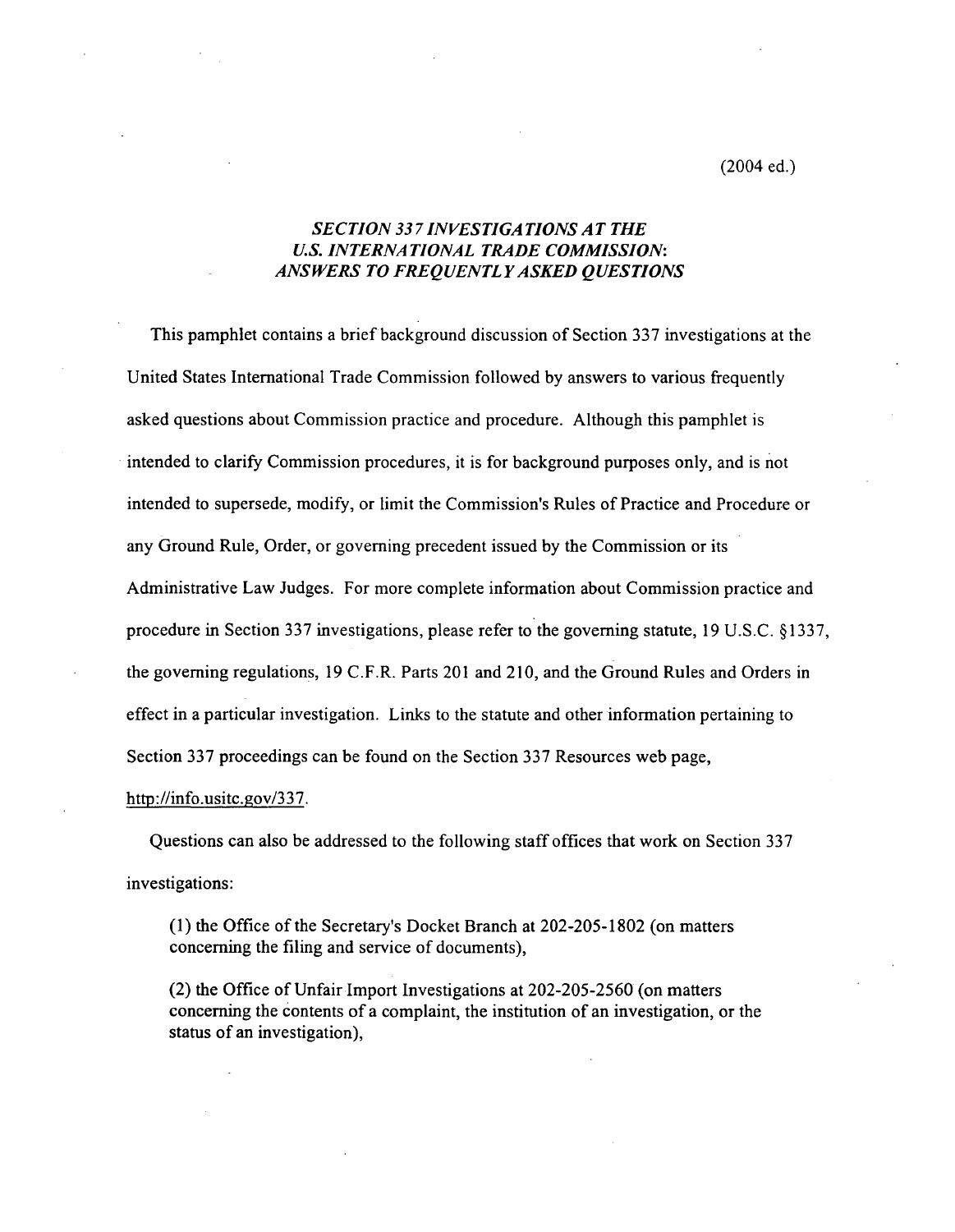(3) the Office of Administrative Law Judges at 202-205-2692 (specifically, to the attorney-advisor of the Administrative Law Judge on procedural matters when an investigation is before an Administrative Law Judge),

(4) the Office of the General Counsel at 202-205-3061 (on procedural matters when an investigation is before the Commission or on appeal), and

(5) the Trade Remedy Assistance Office at 800-343-9822 or 202-205-2200 (for · assistance to small businesses regarding preparation of Section 337 complaints).

The Commission welcomes feedback and suggestions from you on ways that the

Commission can improve this pamphlet or otherwise clarify its procedures. Comments can be

directed to 337.0UII.OUII@USITC.GOV via e-mail or, using the printed response form at the

end of this pamphlet, via U.S. mail to the Office of Unfair Import Investigations, U.S.

International Trade Commission, 500 E Street, S.W., Washington, D.C. 20436.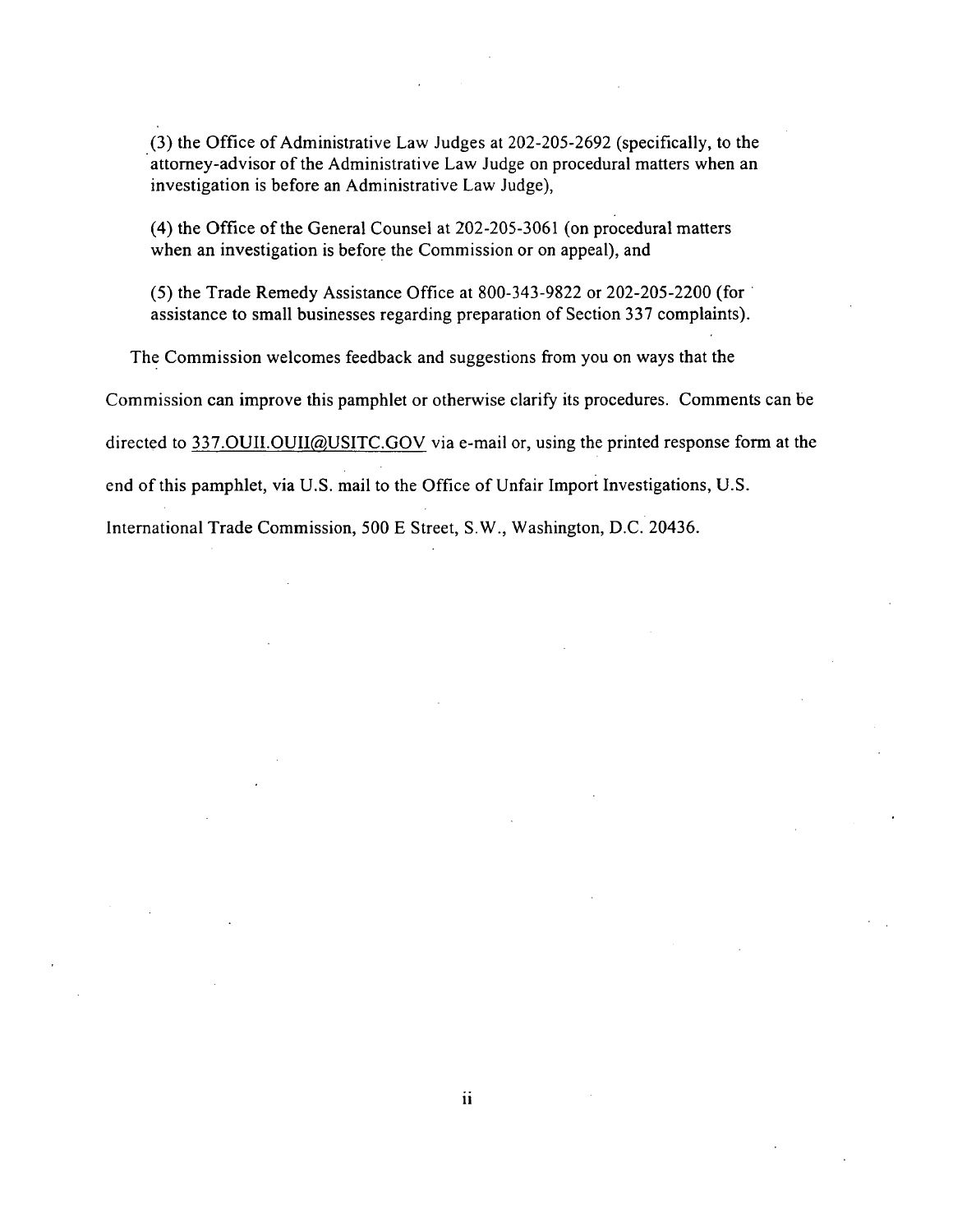| 1. Where do I get information about filing a Section 337 complaint?                        |
|--------------------------------------------------------------------------------------------|
|                                                                                            |
| 2. Where, when, and how are documents to be filed with the<br>Commission?                  |
| 3. Are there any special rules that apply to the filing of a complaint?                    |
| 4. How can I protect confidential business information in a filing<br>with the Commission? |
| 5. What documents should be filed; what documents should not be filed?                     |
| 6. What are the requirements for service of documents<br>in a Section 337 investigation?   |
| Information about the status of investigations;                                            |
| 7. How can I obtain information about the status of an investigation?                      |
| 8. How can I research Commission precedent?                                                |
|                                                                                            |
| 9. How is an investigation instituted?                                                     |
|                                                                                            |
| 10. How are investigations conducted?                                                      |
| 11. Can an investigation be settled by agreement or consent order?                         |
| 12. How do I obtain a subpoena?                                                            |

## **CONTENTS**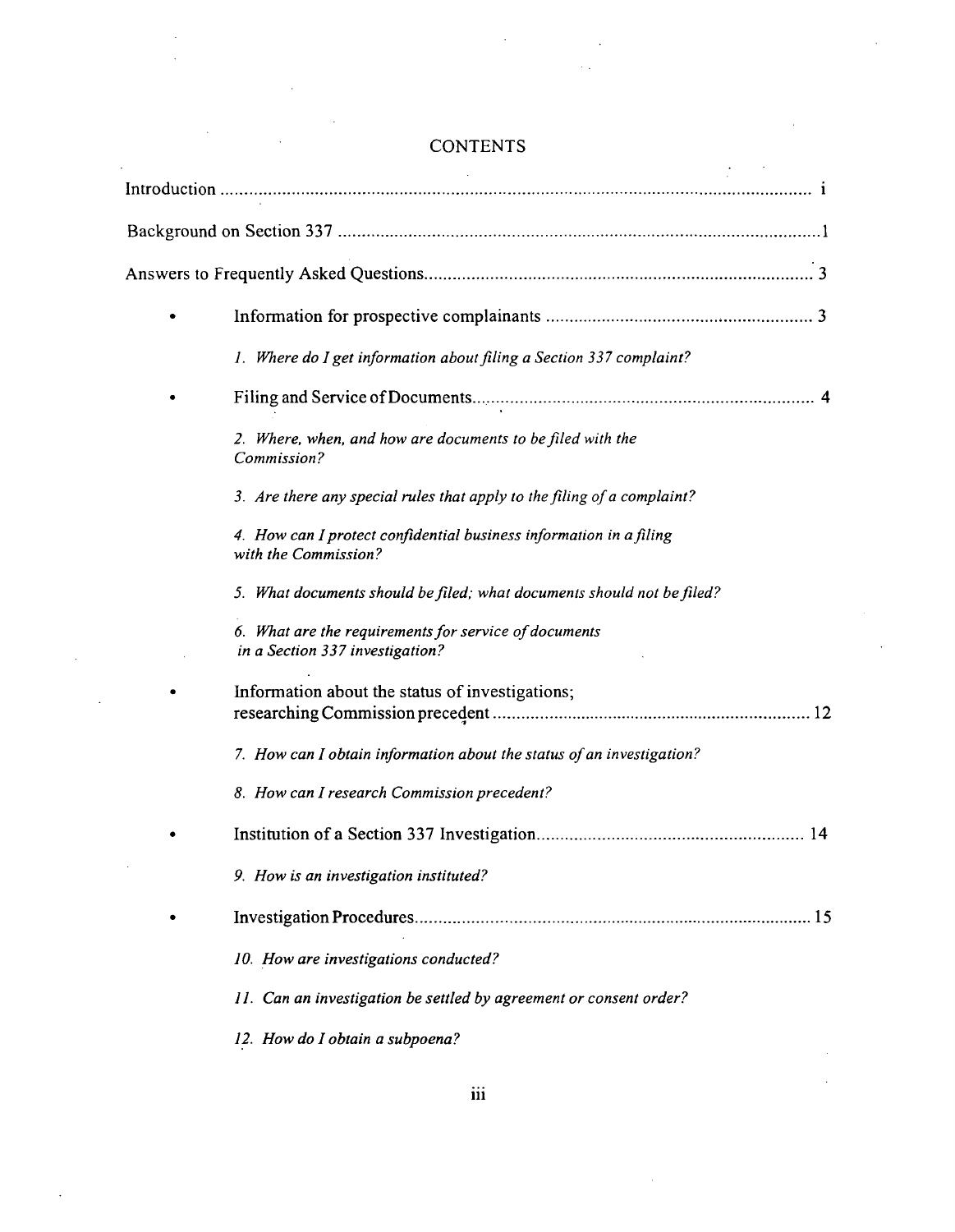*13. Can I intervene in a Section 337 case?* 

*14. Can I participate in an investigation other than by intervention?* 

*15. Where and when are hearings held, and are they open to the public?* 

*16. When is the Judge's Initial Determination on the merits of a case issued?* 

*17. Is preliminary relief available?* 

*18. How long do Section 337 investigations last?* 

• **Final Determinations, Remedies, and Appeals** ................................................. 21

*19. Is an Administrative Law Judge's Initial Determination on the merits subject to review by the Commission?* 

*·20.* If *the Commission finds a violation of Section 337, what remedies are available?* 

*21. When do Commission remedial orders become effective?* 

*22. Are Commission decisions in Section 337 investigations appealable to a court?* 

• Response Sheet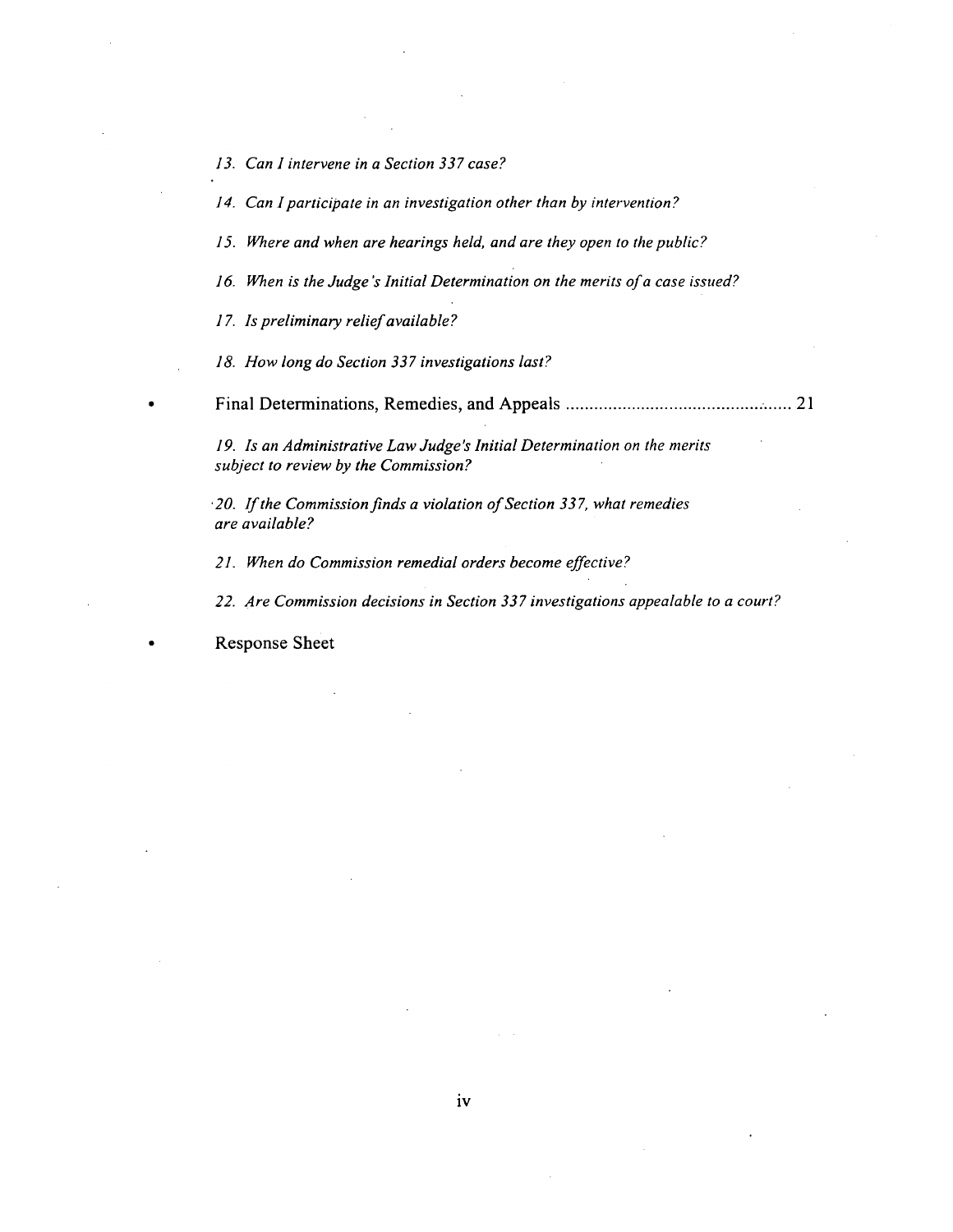#### BACKGROUND ON SECTION 337

Under Section 337 of the Tariff Act of 1930 (19 U.S.C. § 1337), the Commission conducts investigations into allegations of certain unfair practices in import trade. Section 337 declares the infringement of certain statutory intellectual property rights and other forms of unfair competition in import trade to be unlawful practices. Most Section 337 investigations involve allegations of patent or registered trademark infringement.<sup>1</sup> Other forms of unfair competition, such as misappropriation of trade secrets, passing off, false advertising, and violations of the antitrust laws, may also be asserted.<sup>2</sup>

Section 337 investigations are initiated by the Commission following the receipt of a properly filed complaint that complies with the Commission's Rules. 3 A Commission notice announcing the institution of an investigation is published in the *Federal Register* whenever the Commission votes to institute a Section 337 investigation.

When an investigation is instituted, the Commission assigns an Administrative Law Judge to preside over the proceedings and to render an initial decision (referred to as an "Initial

Section 337 specifically declares the infringement of the following statutory rights to be unlawful import practices: a U.S. patent or a U.S. copyright registered under Title 17, a registered trademark, a mask work registered under chapter 9 of Title 17, or a boat hull design protected under chapter 13 of Title 17. 19 U.S.C. § 1337(a)(1)(B)-(E). In cases involving infringement of these intellectual property rights, there is no injury requirement.

<sup>2</sup> In addition to unfair practices based upon infringement of certain specified statutory intellectual property rights, Section 337 also declares unlawful unfair methods of competition and unfair acts in the importation and sale of products in the United States, *the threat or effect of which* is to destroy or substantially injure a domestic industry, prevent the establishment of such an industry, or restrain or monopolize trade and commerce in the United States. Thus, in these types of investigations, threatened or actual injury must be shown.

<sup>&</sup>lt;sup>3</sup> Requirements for the contents of Section 337 complaints are set forth in 19 C.F.R.  $\S$ § 210.4, 210.12 and 68 Fed. Reg. 32971 (June 3, 2003).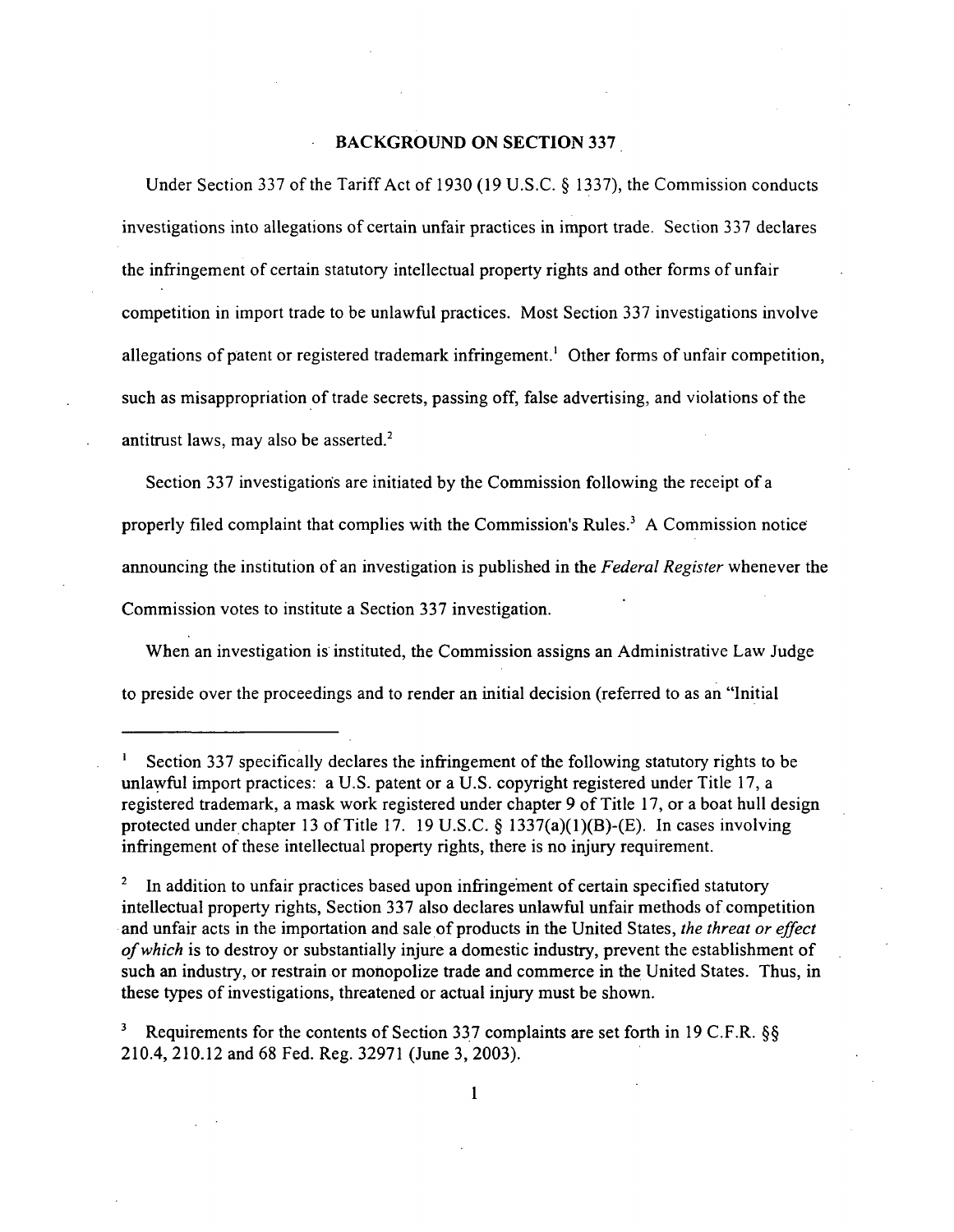Determination") as to whether Section 337 has been violated. The Commission also assigns an investigative attorney from the Commission's Office of Unfair Import Investigations ("OUII"), who functions as an independent litigant representing the public interest in the investigation. The staff investigative attorney is a full party to the investigation. In the notice announcing initiation of an investigation, the Commission identifies the entities that may participate in the investigation as parties, namely, the complainant or complainants that allege a violation of Section 337, the respondent or respondents that are alleged to have violated Section 337, and the OUII staff attorney, who is formally known as the Commission Investigative Attorney.

Section 337 investigations are conducted in accordance with procedural rules that are similar in many respects to the Federal Rules of Civil Procedure. These Commission procedural rules (found in 19 C.F.R. Part 210) are typically supplemented by a set of Ground Rules issued by the presiding Administrative Law Judge. The procedural rules and Administrative Law Judge's Ground Rules provide important details regarding such matters as the taking of discovery and the handling of motions.

A formal evidentiary hearing on the merits of a Section 337 case is conducted by the presiding Administrative Law Judge in conformity with the adjudicative provisions of the Administrative Procedure Act (5 U.S.C. §§ 551 *et seq.).* Hence, parties have the right of adequate notice, cross-examination, presentation of evidence, objection, motion, argument, and other rights essential to a fair hearing.

Following a hearing on the merits of the case, the presiding Administrative Law Judge issues an Initial Determination (ID) that is certified to the Commission along with the evidentiary record. The Commission may review and adopt, modify, or reverse the Initial

2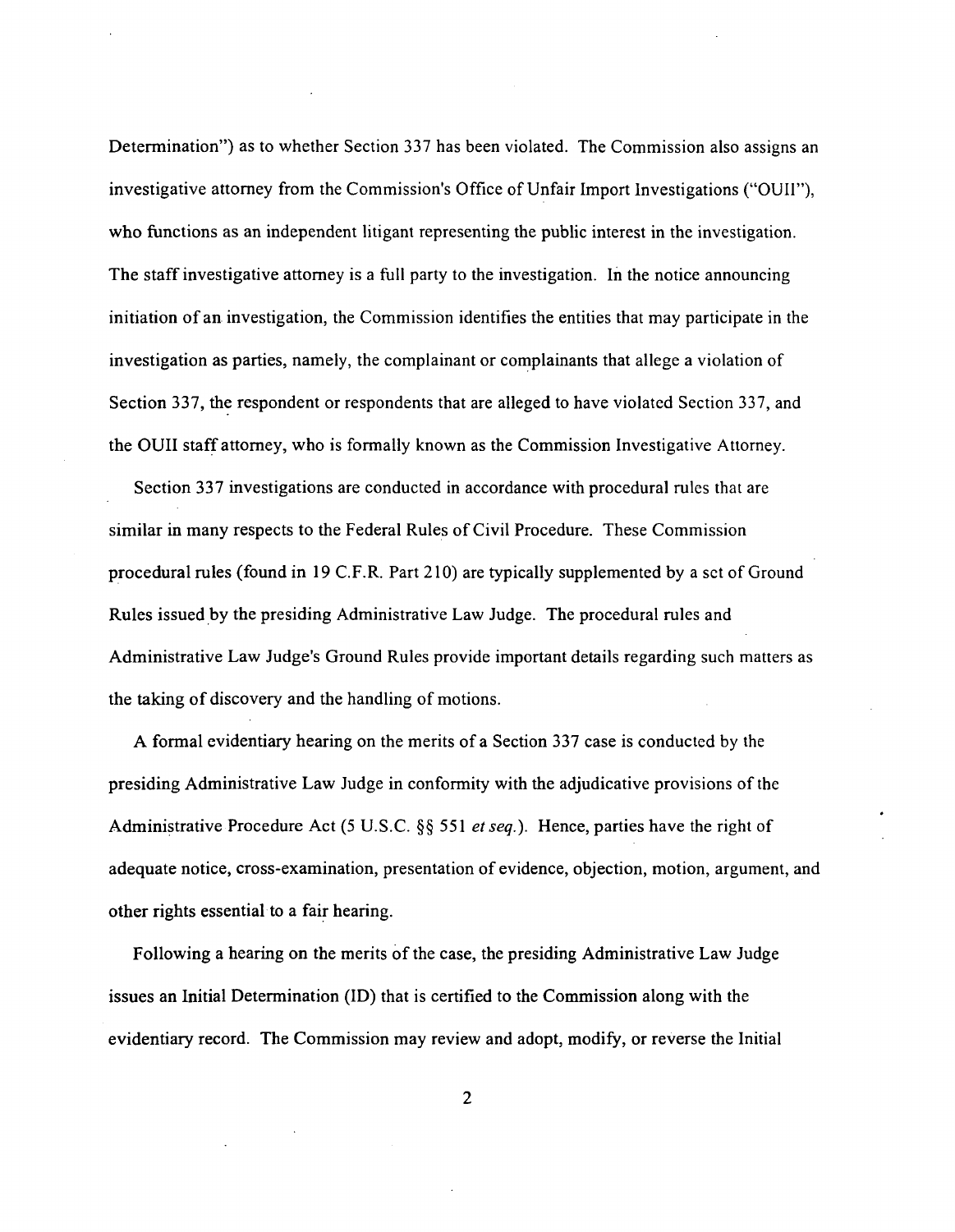Determination or it may decide not to review the ID. If the Commission declines to review an ID, the ID becomes the final determination of the Commission.

In the event that the Commission determines that Section 337 has been violated, the Commission may issue an exclusion order barring the products at issue from entry into the United States, as well as a cease and desist order directing the violating parties to cease certain actions. The Commission's exclusion orders are enforced by the U.S. Customs Service. Commission orders become effective within 60 days of issuance unless disapproved by the President for policy reasons. Appeals of Commission orders entered in Section 337 investigations are heard by the U.S. Court of Appeals for the Federal Circuit.

## ANSWERS TO FREQUENTLY ASKED QUESTIONS

#### • Information for prospective complainants

#### 1. *Where do I get information about filing a Section 33* 7 *complaint?*

A copy of the governing statute and the Commission's Rules, including the rules that identify the requirements for a properly filed complaint, are among the reference materials available on the Commission's web site at www.usitc.gov, which includes a Section 337 Resources web page that can be accessed directly at http://info.usitc.gov/337. Summary information about past and present Section 337 investigations can be found by accessing the Section 337 Investigational History through http://info.usitc.gov/337. Persons or companies interested in filing a Section 337 complaint may obtain additional information from the

3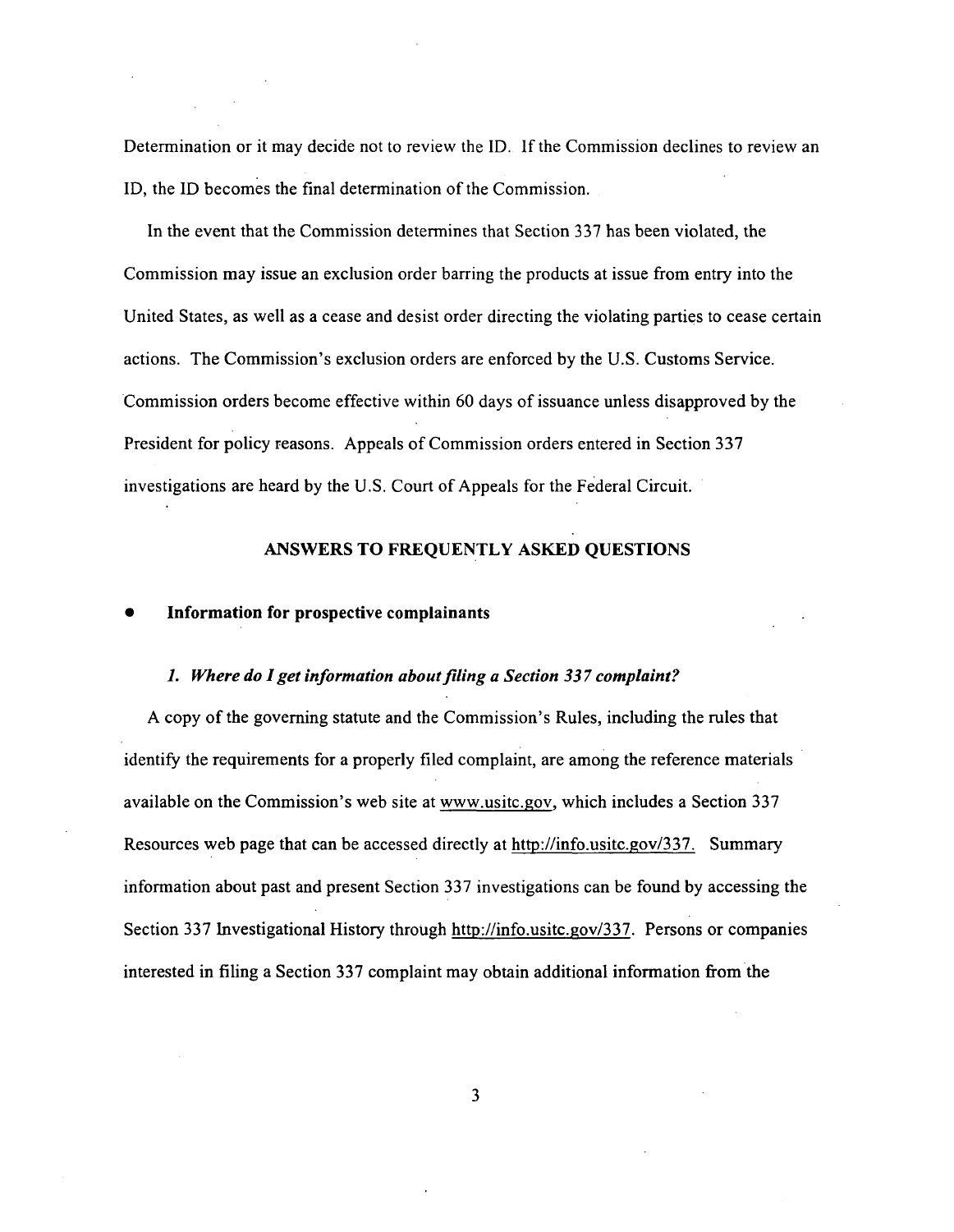Commission's Office of Unfair Import Investigations (OUII), which can be reached by telephone at  $202-205-2560$  or by facsimile at  $202-205-2158$ .

The Commission also has a Trade Remedy Assistance Office (TRAO) that provides information to small businesses concerning the remedies and benefits available under U.S. . trade laws and provides technical and legal assistance and advice to eligible small businesses to assist them in preparing and filing Section 337 complaints. TRAO can be reached by telephone at 800-343-9822 or 202-205-2200, or by facsimile at 202-205-2139.

Once a complaint has been filed, the public version of the complaint and any other public document filed in the matter can be accessed via the Commission's Electronic Document Information System at https://edis.usitc.gov. New complaints also are posted on the Commission's main web site at http://www.usitc.gov/dockets.

#### • Filing and Service of Documents

## *2. Where, when, and how are documents to be filed with the Commission?*

Documents to be submitted to the Commission must be filed with the Dockets Branch of the Commission's Office of the Secretary at 500 E Street, S.W., Room 112, Washington, D.C. 20436. As discussed below, certain public documents may be filed electronically.<sup>4</sup> Documents, whether filed in person, by mail or electronically, will be accepted for filing by the Commission only during its regular business hours: 8:45 a.m. to 5:15 p.m. Eastern Time. In the rare event that the Commission is closed, for example, as a result of inclement weather, a

The Commission will not accept filings by facsimile.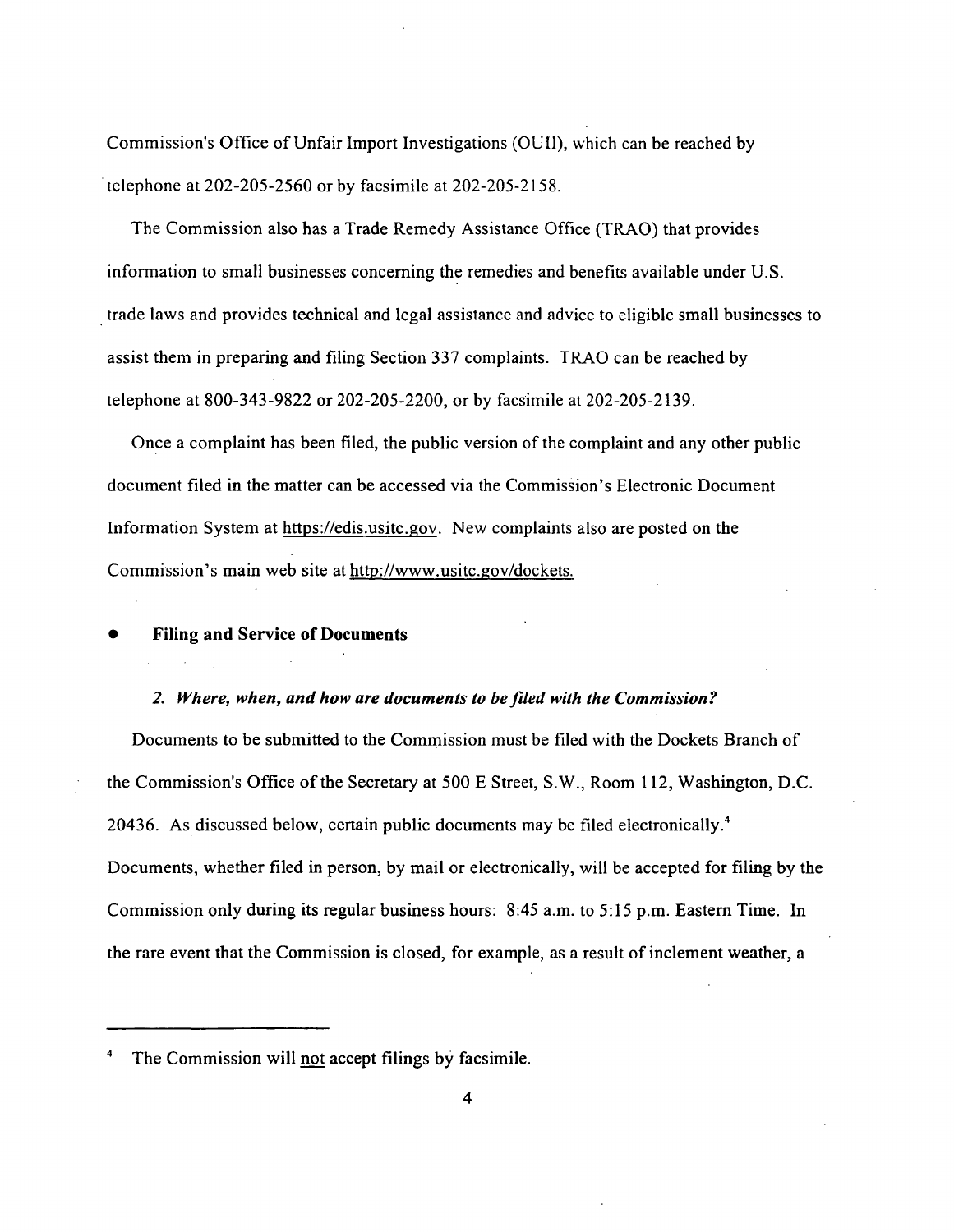document due to the Commission. on that day will be accepted for filing on the next business day that the Commission is open.

Documents may be hand delivered or mailed to the Office of the Secretary for filing, and will be deemed to be filed on the date of receipt by that office. Additionally, the Commission has undertaken a multi-phase implementation of electronic filing procedures consistent with the Government Paperwork Elimination Act which now allows for electronic filing of certain public documents.<sup>5</sup> Anyone wishing to file a document electronically should go to https://edis.usitc.gov and follow the instructions for submitting a document electronically to EDIS, including those pertaining to completion of the cover sheet. The instructions include the applicable hardware and software requirements for electronic filing. Under these procedures, documents eligible for electronic filing must be transmitted in portable document format (PDF) in accordance with the directions posted on the Commission's web site. Such documents will be deemed "signed" through the use of a password-protected registration protocol. In the case of a signatory who is not a registered user, or who is a registered user but whose user ID and password will not be utilized to transmit a document electronically, such document shall be deemed "signed" and filed when the document is physically signed by the signatory, scanned in optical format, and filed electronically.

Ordinarily, a filing in paper form requires the submission of an original and six (6) copies of a document when a case is before an Administrative Law Judge. When a case is before the

<sup>&</sup>lt;sup>5</sup> The rule changes, which were published in the Federal Register on November 8, 2002 (67) *Fed. Reg.* 68036), and a draft Handbook of Electronic Filing Procedures (67 *Fed. Reg.* 68168) can be accessed through the Commission's Electronic Document Information System web site at www.edis.usitc.gov.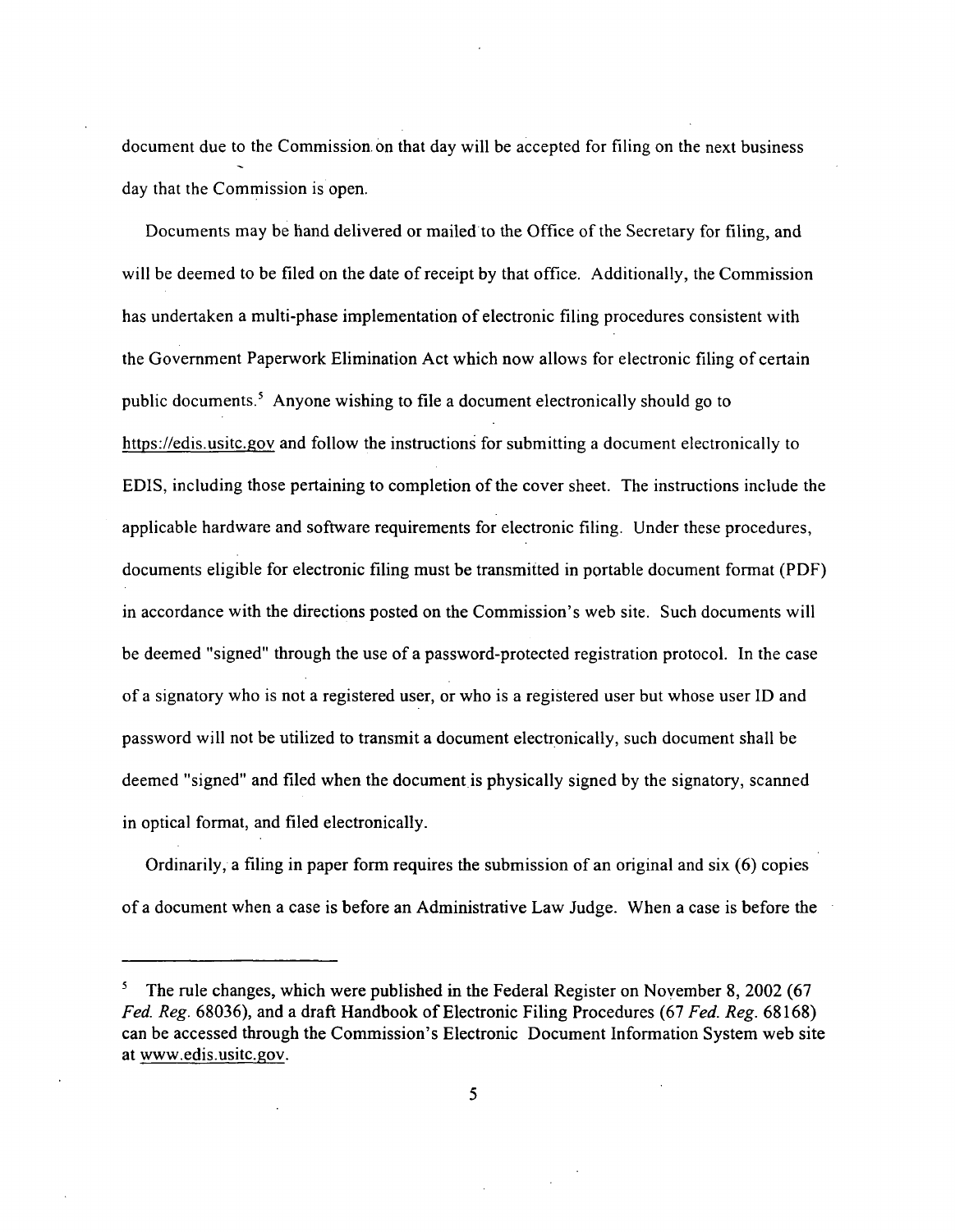Commission, a filing in paper form ordinarily requires an original and fourteen (14) copies. *See* Commission Rule 210.4(f)(2), 19 C.F.R. §210.4(f)(2). Documents will not be accepted for filing if an insufficient number of copies is submitted. Also note that when filing in paper form, the original signed copy of the document, as well as one additional copy, should not be stapled, bound, or hole-punched, although they may be held together by means of a clip. The additional copies required, if filing in paper form, should be individually stapled or bound.

All documents submitted for filing must be accompanied by a form cover sheet, which must be filled out on-line at the Commission's Electronic Document Information System (EDIS) web page at www.edis.usitc.gov.<sup>6</sup> The cover sheet recites certain information about the document, including the date of submission, the name of the signatory, and whether the document contains confidential business information. This information is used to index the documents in EDIS.

Documents presented for filing must conform with the Commission's Rules on document specifications. Commission Rules 210.4 and 201.8, 19 C.F.R. §§ 210.4 and 201.8, set forth specifications for documents such as the requirement that each document be captioned with information about the pertinent proceeding, that each document have a certain standard typeface, and that each document be accompanied by a certificate of service. These rules also set forth a signature requirement similar to that of Rule 11 of the Federal Rules of Civil Procedure, whereby a signature on a document is deemed to constitute a certification as to the propriety of

6

<sup>&</sup>lt;sup>6</sup> The Electronic Document Information System is an electronic repository of the official record of documents filed at the Commission. Further information regarding this system is set forth below in Question and Answer No. 8.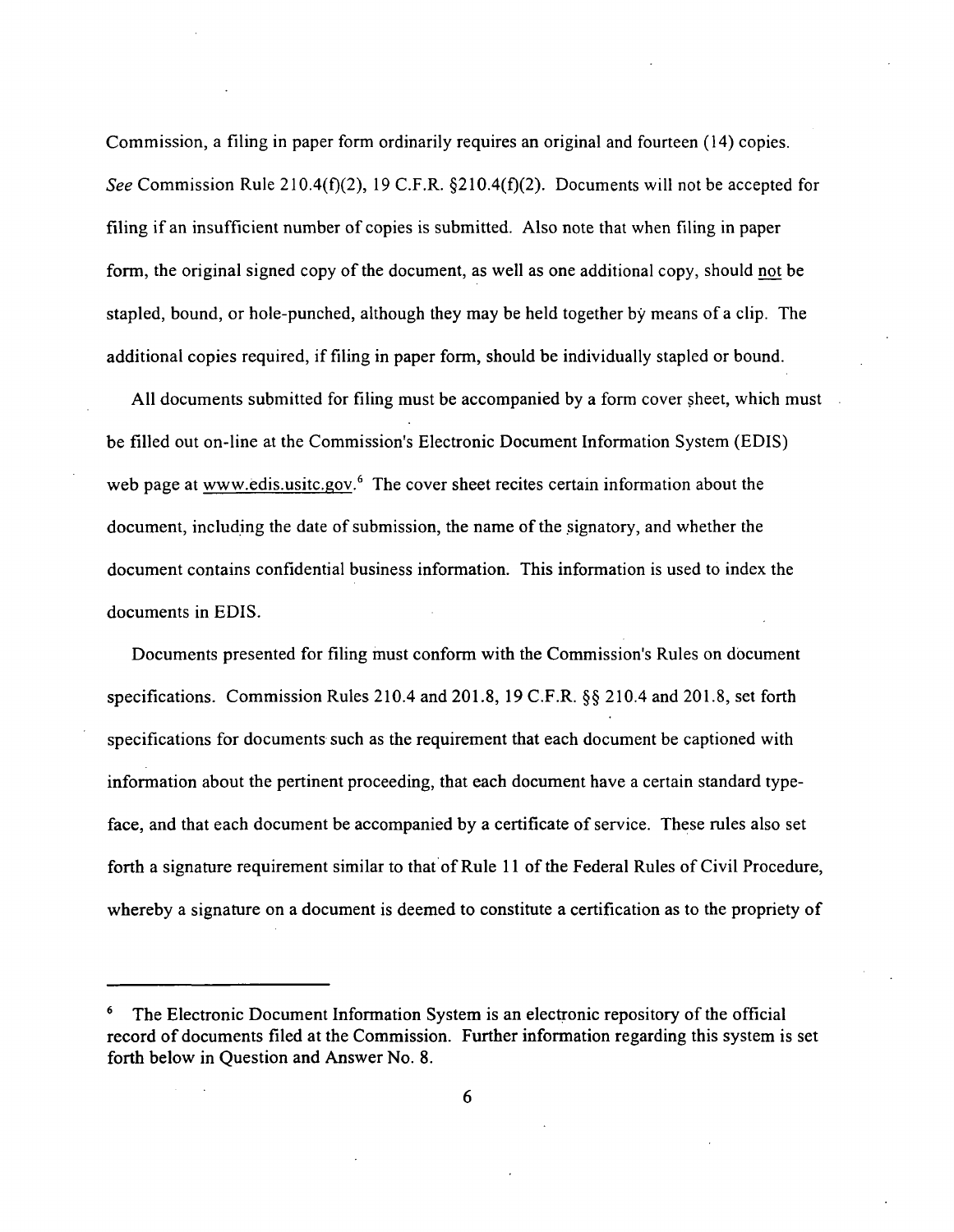filing the document and the veracity of the contents of the document. *See* Rule 210.4(b)-(d), 19 C.F.R. § 210.4(b)-(d).

Persons filing a document in paper form can usually obtain a date-stamped copy of the document provided that they bring an extra copy of the document with them at the time of filing. In this regard, couriers should be advised that they may not themselves use the Commission date-stamp, but should request assistance from a Dockets Branch staff member at the time of filing. Persons filing by mail can also obtain a date-stamped copy of a document if they provide an extra copy of the document, a letter requesting a date-stamped copy, and an addressed return envelope with the postage prepaid. Persons.electronically filing a document will receive both a printable notice of electronic receipt and a notice of electronic filing via email. The notice of electronic filing will verify the effective filing date and time.

## *3. Are there any special rules that apply to the filing of a complaint?*

The requirements for the contents of a Section 337 complaint are set forth at 19 C.F.R. §§ 210.4 and 210.8. Prospective complainants are encouraged to contact the Office of Unfair Import Investigations at 202-205-2560 to discuss procedural requirements in advance of filing a complaint. Although the Commission's rules currently specify that the complainant shall file fourteen (14) copies of the complaint for use by the Commission, as well as additional copies for the proposed respondents and the governments of each foreign proposed respondent,<sup>7</sup> the

<sup>&</sup>lt;sup>7</sup> Any complainant who requests confidential treatment for the contents of a complaint must also file the requisite number of copies of a public version of the complaint for use by the proposed respondents and the Commission. The government of a foreign proposed respondent will receive only the public version of the complaint. To avoid unnecessary copying costs, complainants are encouraged to prepare, where possible, a single public version of the  $(continued...)$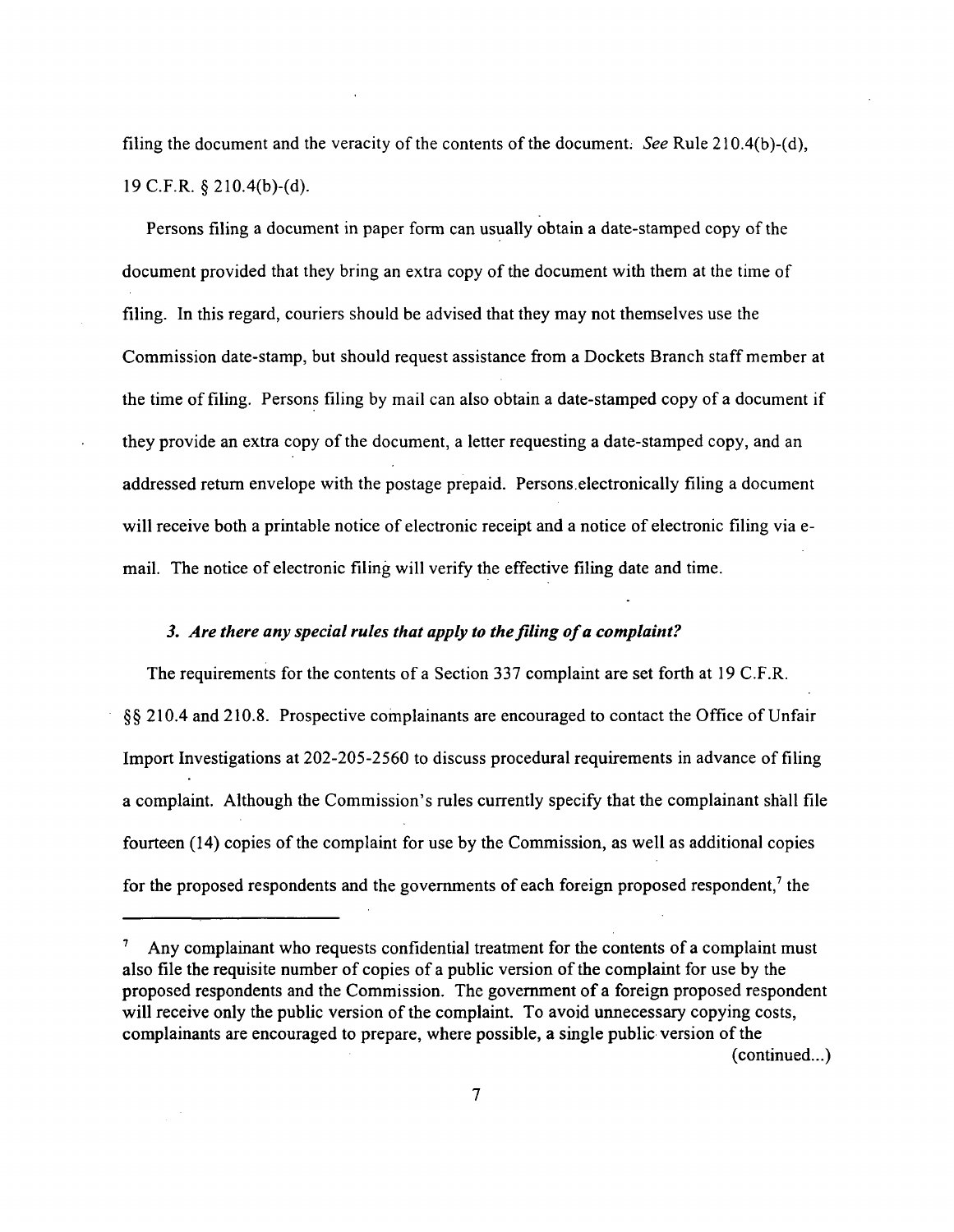Commission has waived this rule, in part. $8$  As a result, the number of copies of a complaint required to be filed for Commission use has been reduced to twelve  $(12)$ .<sup>9</sup> Additionally, the number of copies of the associated exhibits that must be filed for Commission use has been reduced from fourteen (14) to only six (6).

When a complaint is based upon the alleged infringement of certain intellectual property rights, the Commission's Rules require that the complaint be accompanied by specified background materials relating to the right asserted. *See* Rule 210.12(c)-(g), 19 C.F.R. § 210.12(c)-(g). For example, in patent-based cases, the Rules require that the complaint be accompanied by copies of license agreements pertaining to each asserted patent, copies of the certified prosecution history for each asserted patent, and copies of the technical references cited in the prosecution histories of each asserted patent. 19 C.F.R.  $\S 210.12(c)$ .<sup>10</sup> Specified background materials must also be filed in registered trademark, copyright, or mask workbased cases. *See* Rule 210.12(d)-(g). Claim charts purporting to show infringement of th'e asserted right are also required. 19 C.F.R. § 210.12(a)(9)(vii).

 $\frac{7}{1}$  (...continued)

<sup>8</sup>*See* 68 Fed. Reg. 32971 (June 3, 2003).

<sup>9</sup> The number of copies required for Commission use when a motion for temporary relief is filed has also been reduced to twelve (12).

<sup>10</sup> Because the complainant need only submit a limited number of copies of the license agreements, prosecution histories and cited technical references (19 C.F.R.  $\S$  210.12(c)), these materials are best attached in separate appendices rather than included as exhibits to the complaint.

complaint and place all confidential information in the accompanying exhibits rather than in the text of the complaint.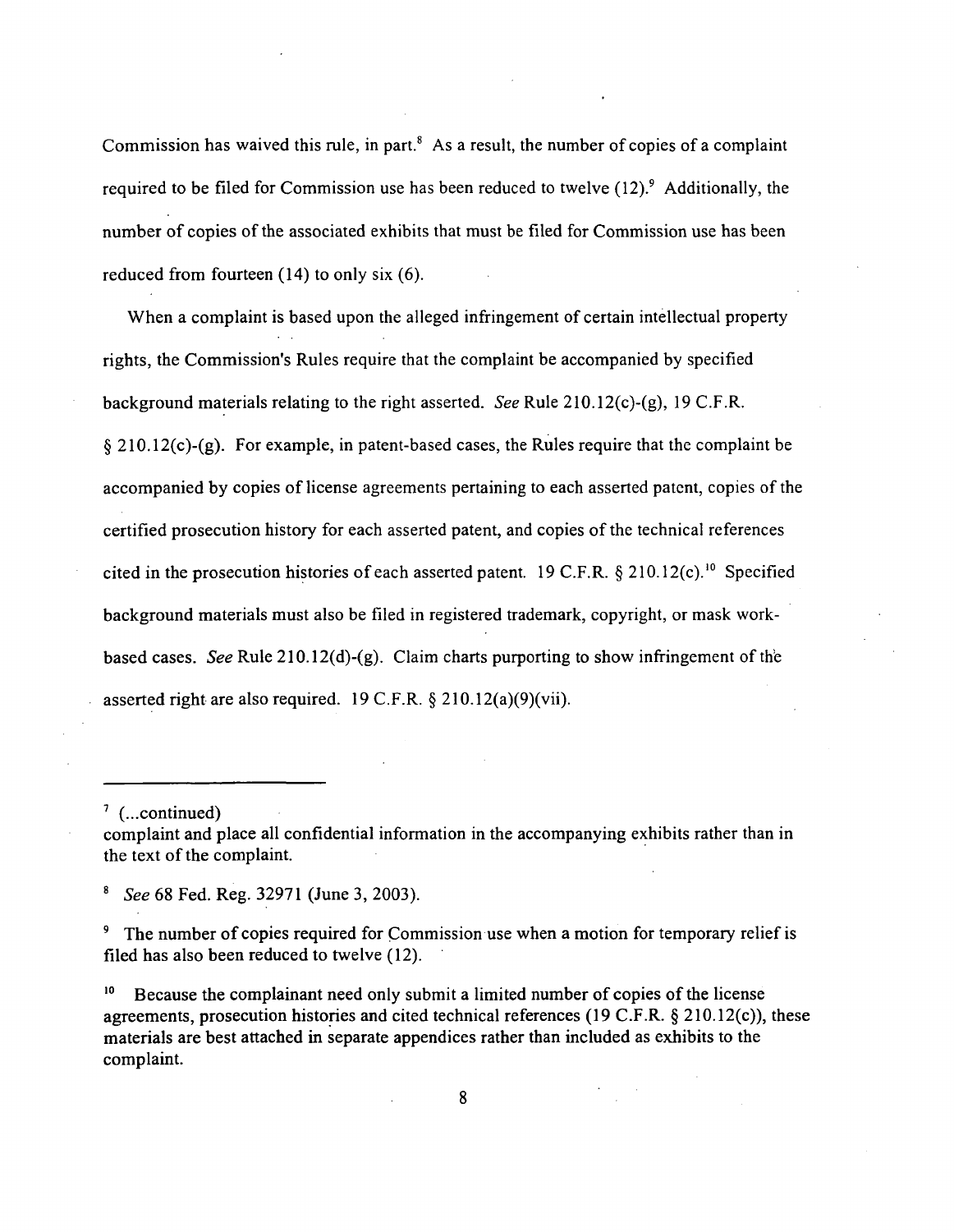## *4. How can I protect confidential business information in a filing with the Commission?*

Confidential business information is protected in Section 337 investigations by a Protective Order issued by the Administrative Law Judge shortly after the commencement of an investigation.<sup>11</sup> These Protective Orders typically describe in detail how documents containing confidential information are to be marked and how and by whom they are. to be handled. Although these orders permit a party's outside counsel to have access to confidential business information produced during an investigation, the orders typically do not permit a party's inhouse counsel to have access to such confidential business information.

Protective Orders not only contain provisions to protect the confidential business information of the parties to the investigation, these Orders also contain provisions to protect the confidential business information of non-party entities that supply confidential information pursuant to a Commission subpoena. In this 'regard, if a party seeks confidential business information from a non-party, the party requesting the information should provide a copy of the Protective Order to the non-party supplier of information. In the event that the non-party does not receive a copy of the Protective Order when served with a Commission subpoena, the non-party should request a copy from the party that served the subpoena.

Prior to the issuance of a Protective Order, documents submitted.to the Commission may be treated as confidential if they are designated as confidential, accompanied by a request for

 $11$  As noted earlier, the Commission has undertaken a multi-phase implementation of electronic filing procedures, which began in 2003. Documents containing confidential business information currently are not eligible for electronic filing. It is anticipated that the Commission eventually will permit the electronic filing of confidential information in the future. Thus, before attempting to electronically file a confidential document, persons should check the Commission's web site for specific filing instructions.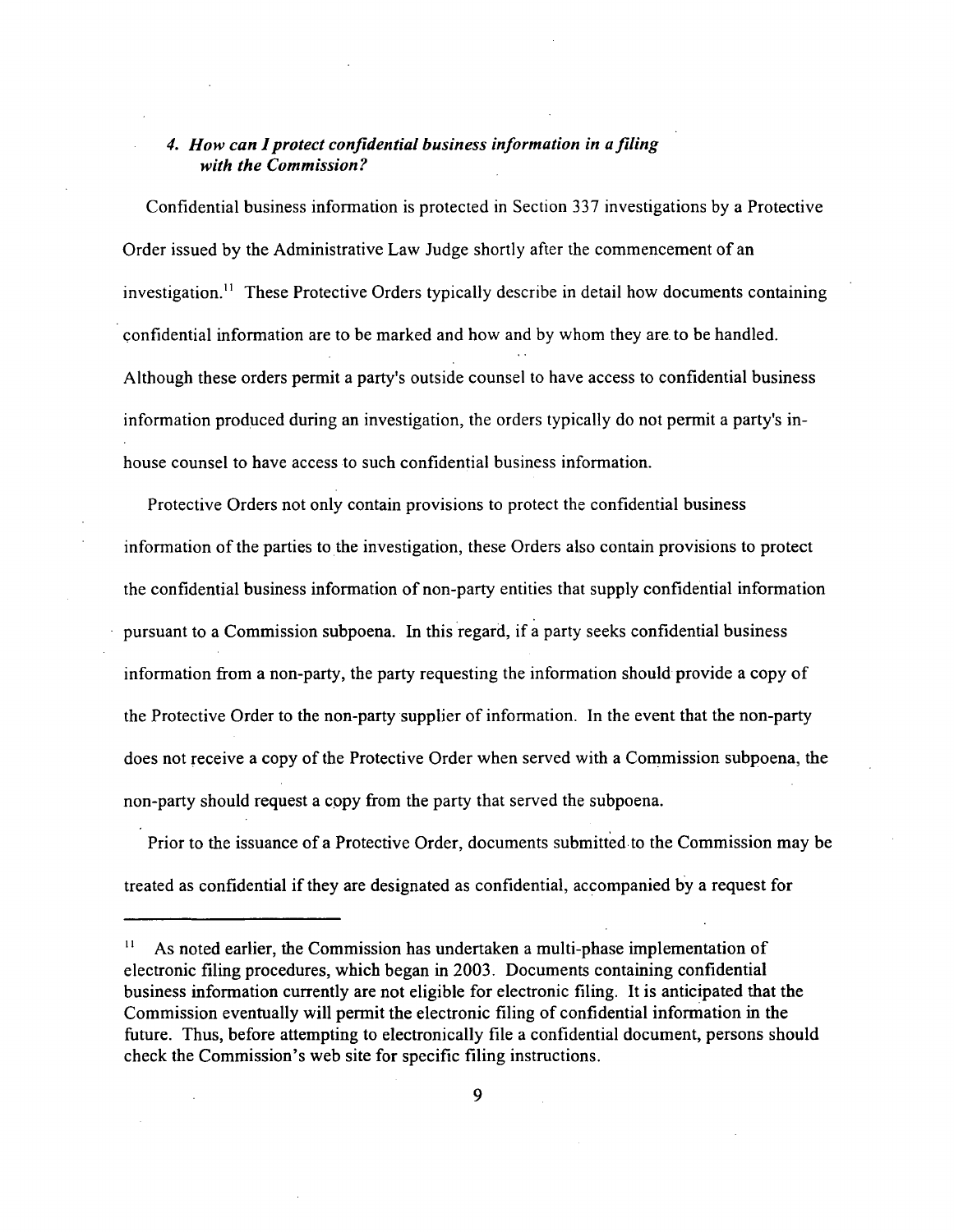confidential treatment, and deemed by the Secretary to the Commission to indeed contain confidential business information, as described in the rules governing the submission and definition of confidential business information, Rules 210.5 and 201.6, 19 C.F.R. §§ 210.5 and 201.6. All documents containing or attaching confidential business information should be clearly marked on their face that they contain or attach confidential business information.

## 5. *What documents should be filed; what documents should not be filed?*

All pleadings, motions, responses to motions, briefs, and petitions for review of an Initial Determination and responses thereto should be filed with the Dockets Branch of the Commission's Office of the Secretary. Discovery documents, however, should not be filed with the Dockets Branch, except when the discovery documents are attached as an exhibit to a motion or other pleading. Discovery documents that should not be filed include deposition notices, requests for the production of documents, and interrogatories.

Practitioners are further advised to review the Administrative Law Judge's Ground Rules in a particular investigation to determine whether other categories of documents should or should not be filed. For example, a Ground Rule may specify that documents such as proposed procedural schedules or copies of evidentiary exhibits should not be filed with the Dockets Branch, but rather, should be presented directly to the Administrative Law Judge. The Ground Rules also typically provide that applications for subpoenas, discussed below in Question and Answer No. 12, should be presented only to the Administrative Law Judge rather than filed with the Dockets Branch.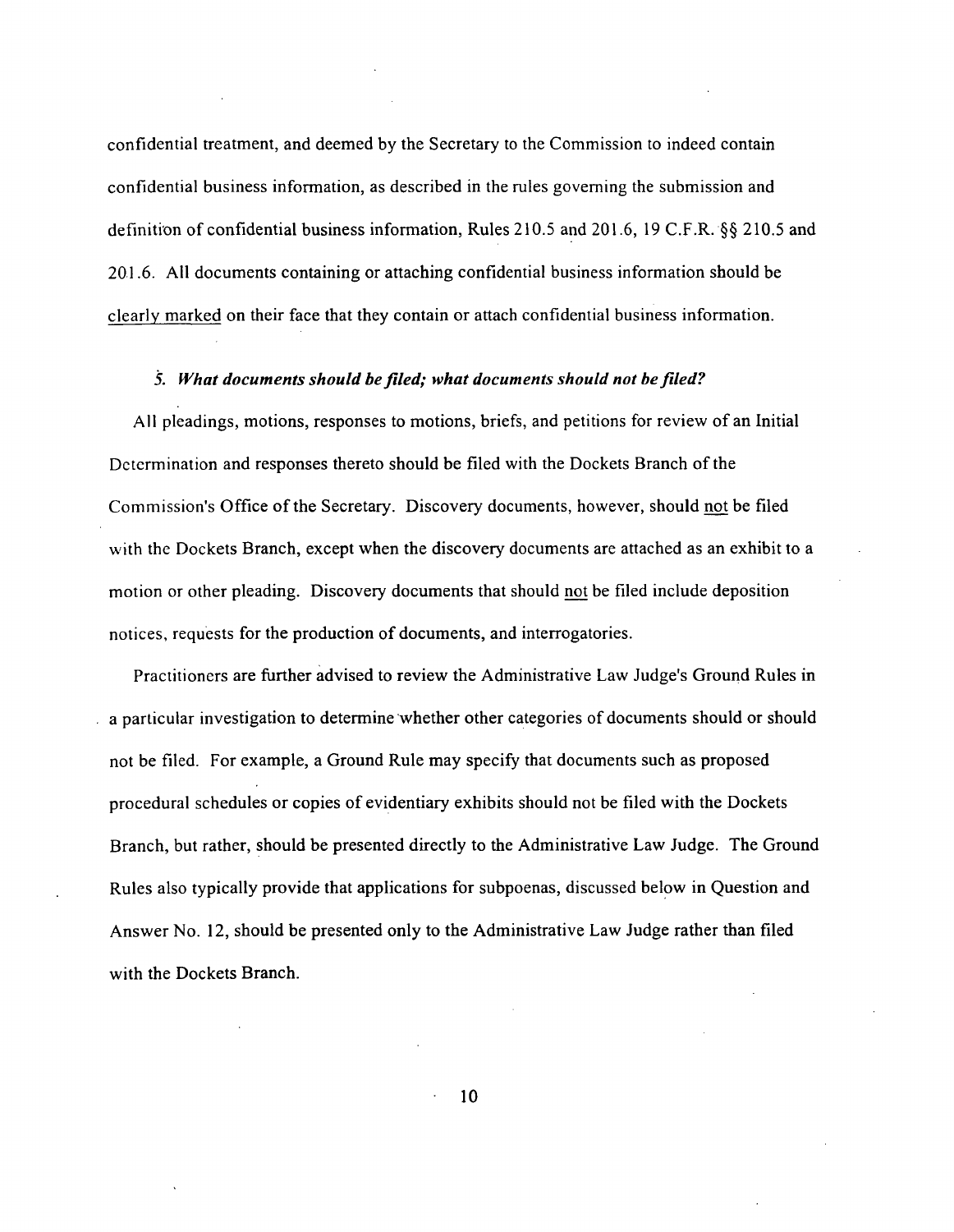## 6. *What are the requirements for service of documents in a Section 337 investigation?*

The general rule on service is that all documents filed with the Commission must be served on all other parties to the investigation. However, a complaint should not be served on any other entity unless the complaint is accompanied by a motion for temporary relief. If the Commission determines to institute an investigation, the Commission itself serves complaints on the entities that it names as respondents to the investigation, as well as the embassy of each foreign proposed respondent. In the case of a complaint accompanied by a motion for temporary relief, the Commission not only serves the complaint and motion on the respondents when it institutes the investigation, but it also requires the entity filing the complaint and motion to serve an advance copy of these items by messenger, courier, express mail, or other equivalent means on the firms that are proposed as respondents in the complaint, and on the embassy in Washington, D.C. of the country in which the foreign respondents are located.<sup>12</sup>

With regard to service of documents other than complaints, the practitioner is advised to consult the Ground Rules in effect in a particular investigation. The Ground Rules usually require that the parties serve on the presiding Administrative Law Judge two copies of each document filed at the Commission. The Ground Rules also typically specify the mode of service between the parties (e.g., overnight courier) and typically include instructions not to serve the Administrative Law Judge by facsimile in the absence of prior permission to do so.

The general Rules on service are located at 19 C.F.R. §§ 210.7 and 201.16. The Rules concerning service of a complaint accompanied by a motion for temporary relief are located at 19 C.F.R. §§ 210.54 and 210.55; *see also* 19 C.F.R. § 210.56 regarding the notice that must accompany service copies of a complaint and motion for temporary relief.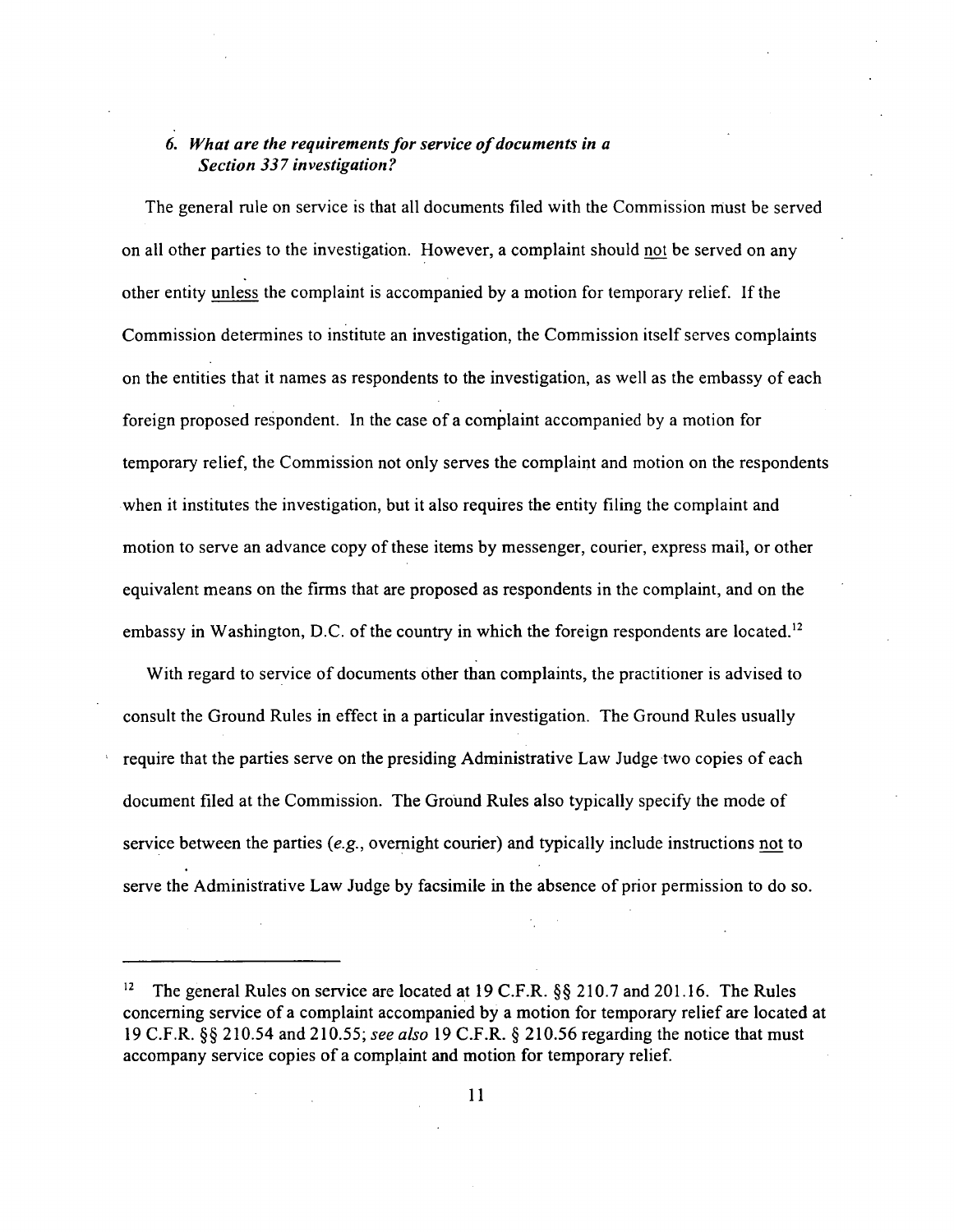#### • Information about the status of investigations; researching Commission precedent

#### 7. *How can 1 obtain information about the status of an investigation?*

Interested persons can get certain information about the filing of a new complaint at the Commission's web site at http://info.usitc.gov/sec/dockets.nsf. This web site, which contains information identifying the name of the party filing the complaint and the subject matter of the complaint, is usually updated within 30 minutes of the filing of a new complaint.

Commission notices concerning matters such as initiation and termination of an investigation are published in the *Federal Register*. These notices, as well as Commission press releases, are also posted on the Commission's web site, usually within a few days after issuance.

All documents filed in an investigation, except for those containing confidential information, can be accessed on the Commission's web site at https://edis.usitc.gov. These documents are also available for inspection during official business hours (8:45 a.m. to 5: 15 p.m. Eastern Time) in the Commission's Dockets Branch at 500 E Street, S.W., Room 112, Washington, D.C. 20436, telephone 202-205-1802. Hearing-impaired individuals are advised that information about filings in the Office of the Secretary can be obtained by contacting the Commission's TDD terminal at 202-205-1810.

Other questions about the status of an investigation can be addressed to the Commission Investigative Attorney assigned to the case from the Office of Unfair Import Investigations,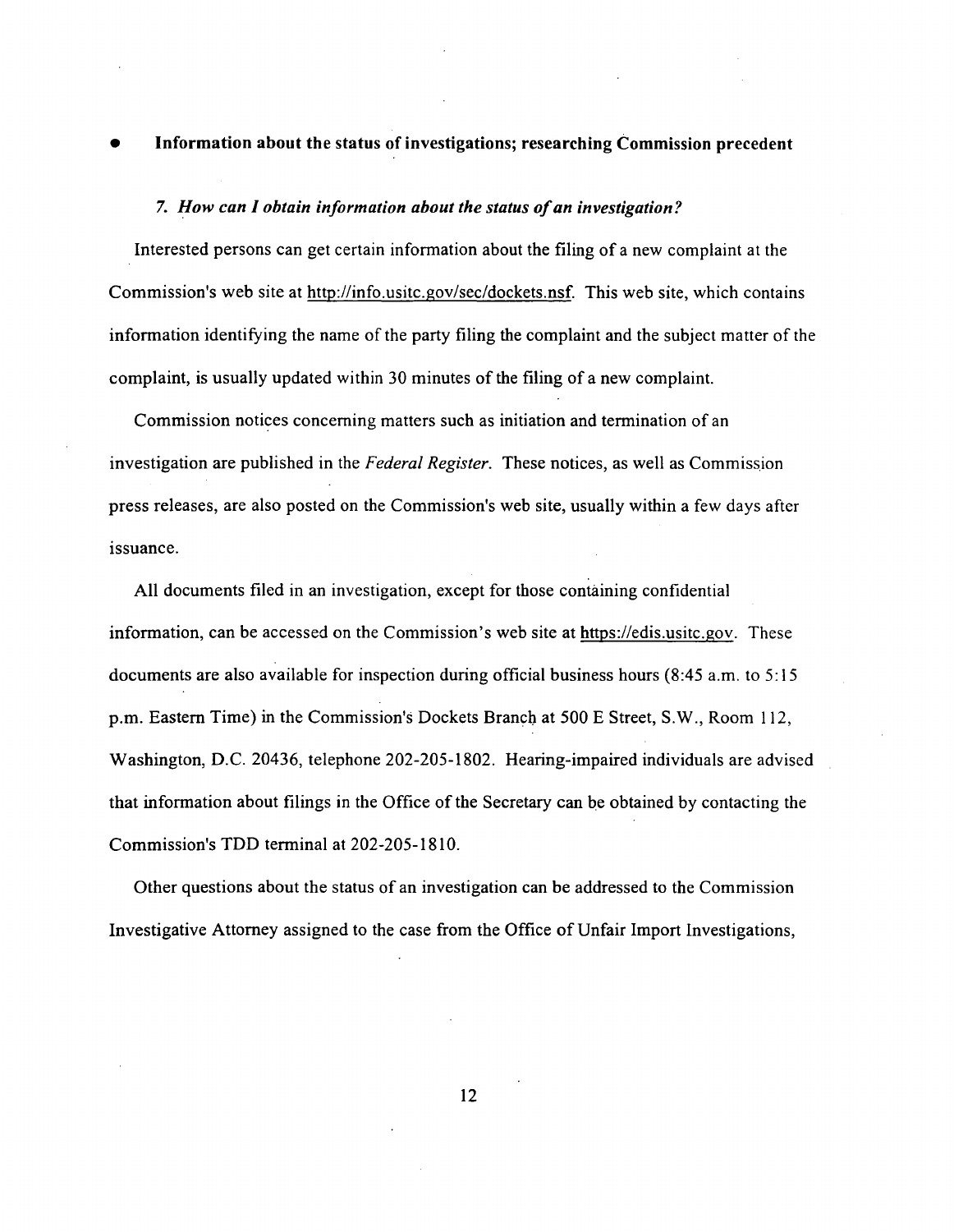whose name and telephone number are listed in the notice of investigation. Journalists and market analysts should direct inquiries to the Commission's Office of External Relations at 202-205-1819.

#### *8. How can I research Commission precedent?*

All orders and decisions issued by the Administrative Law Judges and the Commission, except those containing confidential business information, are available for inspection at the Commission's Dockets Branch at 500 E Street, S.W., Room 112. Public orders and decisions of the Administrative Law Judges and the Commission in investigations instituted after January 1, 1996, as well as other documents in the Commission's public docket file, may also be searched and retrieved using the Commission's Electronic Document Information System ("EDIS") at https://edis.usitc.gov. Researchers can browse an electronic file room or conduct full-text, key word searches for documents. Please contact the EDIS help desk at (202) 205- EDIS (3347) or send an email request to edis@usitc.gov for assistance with using EDIS. To schedule individual or group training, contact the Office of the Secretary at 202-205-2000.

The new EDIS system, which became operational at the end of calendar year 2002, includes improved search capabilities and new procedures to facilitate downloading of Commission documents. Persons interested in obtaining copies of orders, decisions, or other documents that are available on EDIS may print the documents from the Internet. Orders and decisions in Section 337 investigations can also be researched on Westlaw™ and LEXIS™.<sup>13</sup> (Materials from the Commission are available in the FINT-ITC database on Westlaw™ and the ITC file

However, not all Section 337 orders and decisions are published by Westlaw™ and LEXIS™.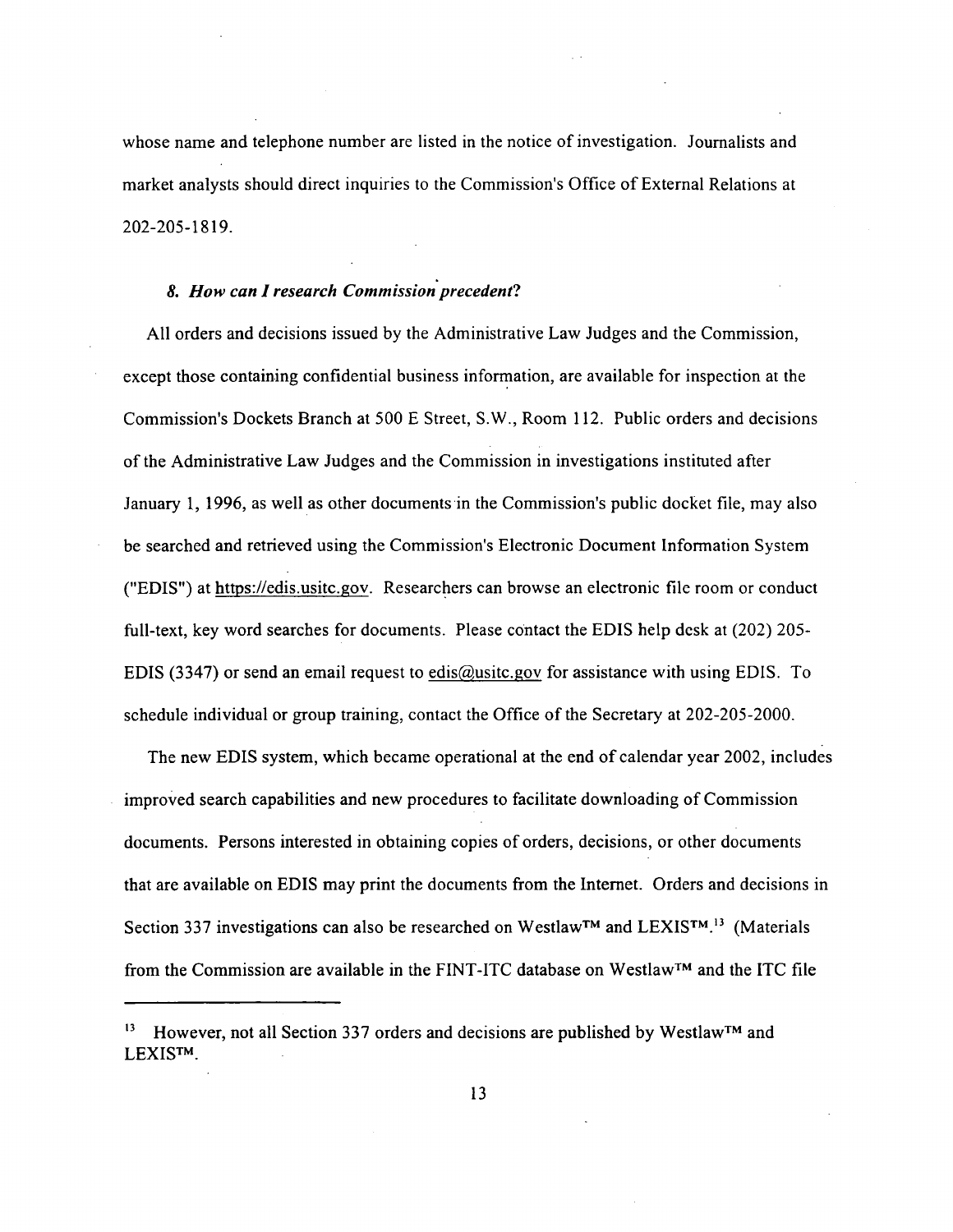of the !TRADE library on LEXIS™.) Some decisions are also published in the United States Patent Quarterly.

Summary information concerning pending and completed investigations can be found in the 337 Investigational History which is accessible from the Commission's web site at http://info.usitc.gov/337. Interested persons can search or browse the Investigational History for information such as the names of the parties and the presiding Administrative Law Judge, the types of unfair acts at issue, the identity of the intellectual property rights asserted, and scheduling information, including the target date for completion of the investigation.

#### • Institution of a Section 337 Investigation

#### *9. How is an investigation instituted?*

After a complaint is filed with the Commission, the Office of Unfair Import Investigations (OUII) examines the complaint for sufficiency and compliance with the applicable rules, and makes a recommendation to the Commission regarding institution of the requested investigation. OUII's examination of the complaint may result in a request for supplementation or amendment of the complaint prior to the Commission's determination regarding whether to institute an investigation. <sup>14</sup>

The Commission will normally determine whether to institute a Section 337 investigation within 30 calendar days after the filing of a complaint. If a complaint is accompanied by a motion for temporary relief, the Commission will make its determination regarding institution

<sup>14</sup>*See* Question and Answer 7 for further information about the service of complaints and notices of investigation by the Commission.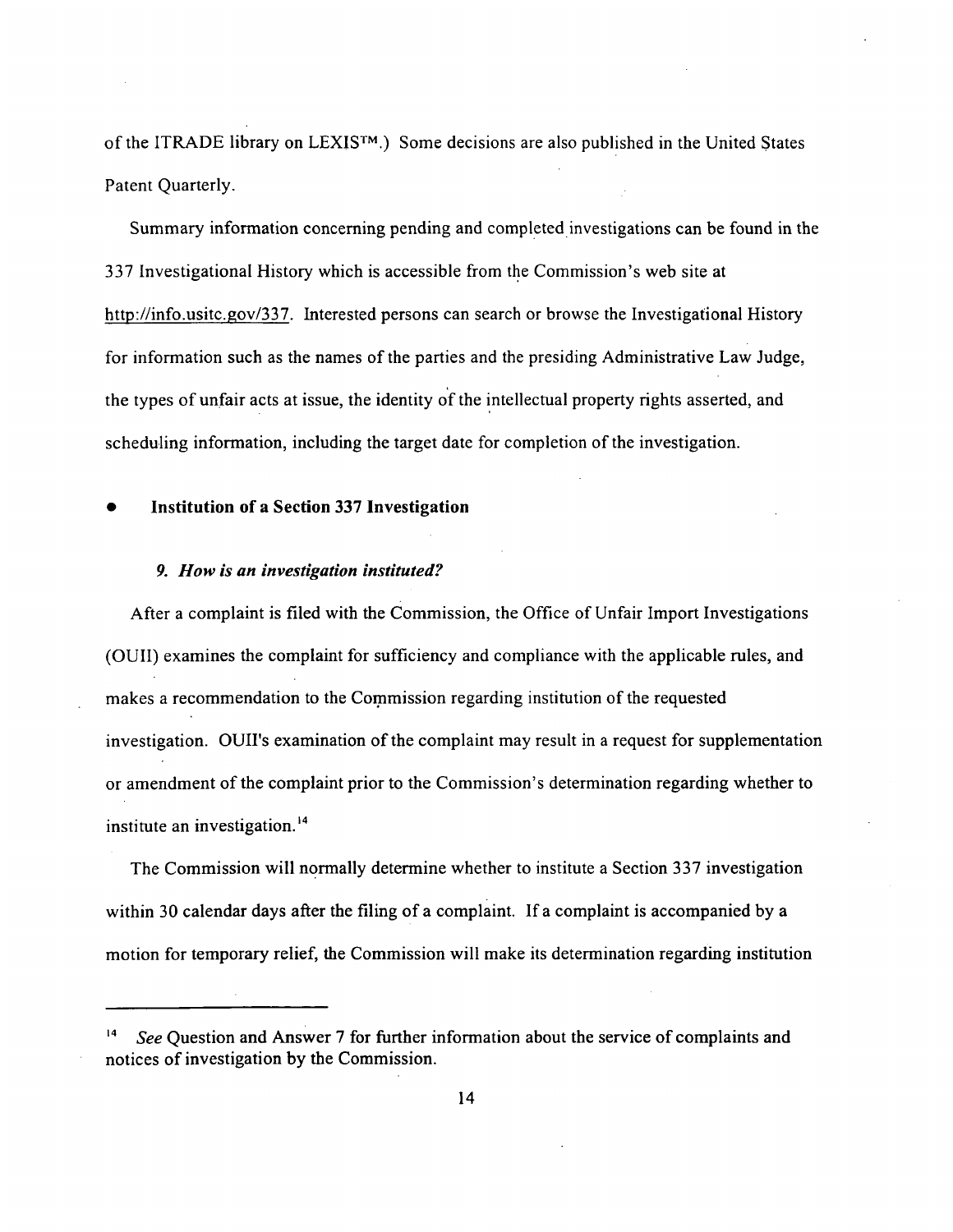of an investigation and provisional acceptance of the motion for temporary relief within 35 calendar days after the filing of the complaint and motion.

In the event that the Commission determines to institute a Section 337 investigation, a notice of investigation defining the scope of the investigation is published in the *Federal Register.* These notices typically appear in the *Federal Register* the week following the last day of the 30- or 35-day period for determining whether to institute an investigation. In addition to publishing a notice in the *Federal Register,* the Commission serves a copy of the complaint and notice of investigation on all of the respondents named in the investigation as well as on the U.S. embassy for the country in which they are located.

In the event that the Commission determines not to institute an investigation based upon a complaint, the complainant and all the firms named as proposed respondents in the complaint will receive written notice of the Commission's action. Decisions not to institute an investigation are rare.

• Investigation Procedures

#### *JO. How are investigations conducted?*

Section 337 investigations are conducted in conformity with the Administrative Procedure Act, 5 U.S.C. §§ 551 *et seq.*, and pursuant to Commission Rules published at 19 C.F.R. Part 210, which are similar in many respects to the Federal Rules of Civil Procedure. In addition to these rules, the presiding Administrative Law Judge typically issues a set of Ground Rules for the conduct of the investigation. These Ground Rules provide detailed instructions on matters such as the time for responding to motions, the method for asserting privilege, the number of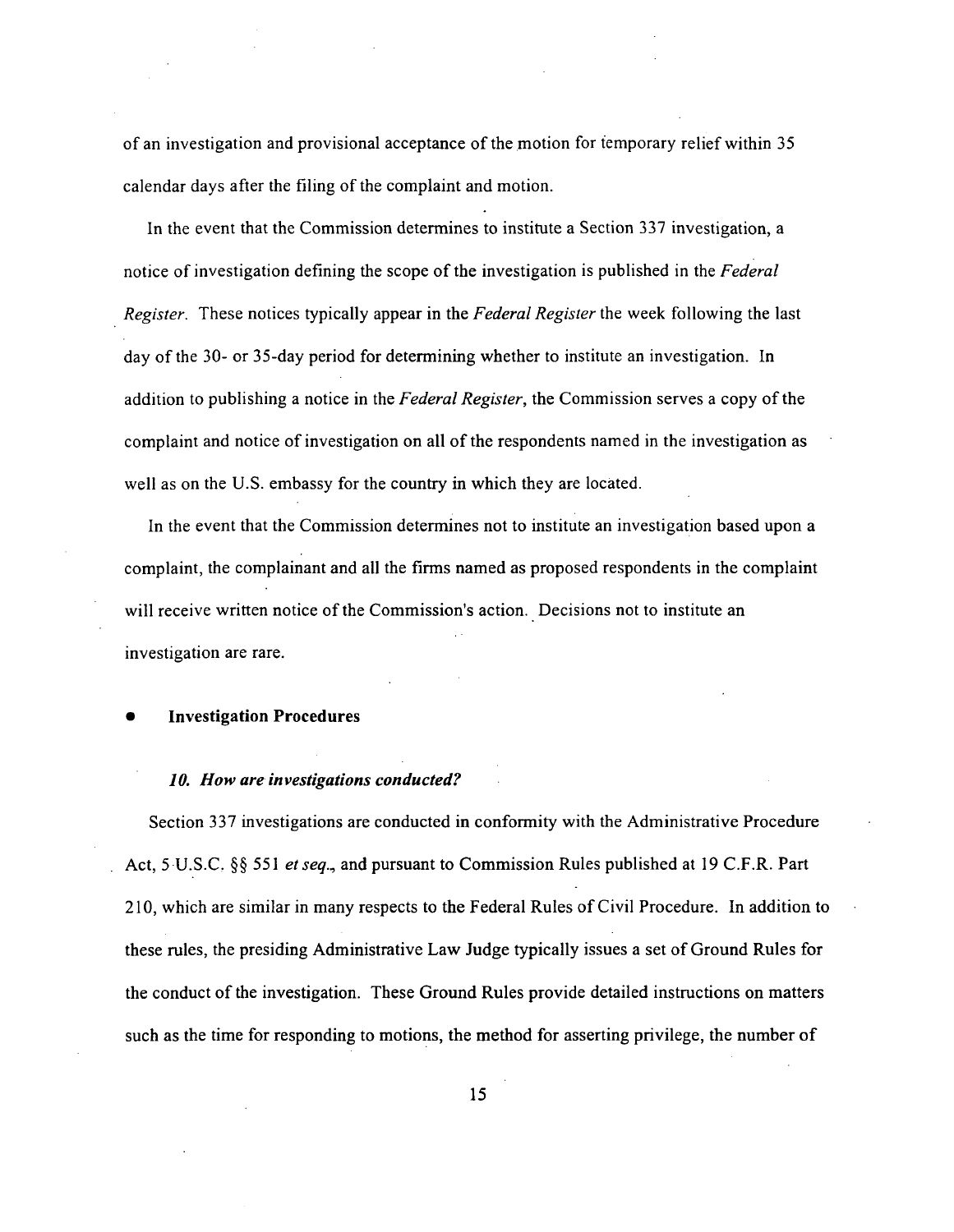copies required of evidentiary exhibits, the use of translators, and the procedure for arranging a telephone conference between the parties and the Administrative Law Judge.

## *11. Can an investigation be settled by agreement or consent order?*

Yes. The Commission Rules provide that a party may move to terminate an investigation as to one or more of the respondents on the basis of a licensing or other settlement agreement, including an agreement to present the matter for arbitration. *See* Commission Rule 210.21(a), (b), and (d), 19 C.F.R.  $\S$  210.21(a), (b), and (d). Thus, for example, a complainant in a patentbased investigation may enter into a license agreement with one of the respondents and file a motion to terminate the investigation as to that respondent. Assuming the judge and ultimately the Commission conclude that the agreement is not contrary to the public interest, the investigation may be terminated on the basis of such a motion.

The Commission Rules also provide that an investigation may be terminated as to one or more respondents on the basis of a Consent Order. *See* Commission Rule 210.21(c). Consent Orders are typically entered upon the joint request of the complainant and a respondent in the form of a motion which contains the parties' joint proposed Consent Order, but can be proffered by a respondent alone.

#### *12. How do I obtain a subpoena?*

During the time that an investigation is before an Administrative Law Judge, the Judge can issue a subpoena. The procedures involved in the issuance of subpoenas at the Commission differ from the current practice of most courts. The Commission Rule concerning subpoenas, including motions to quash, is found at Rule 210.32, 19 C.F.R. § 210.32. Note that an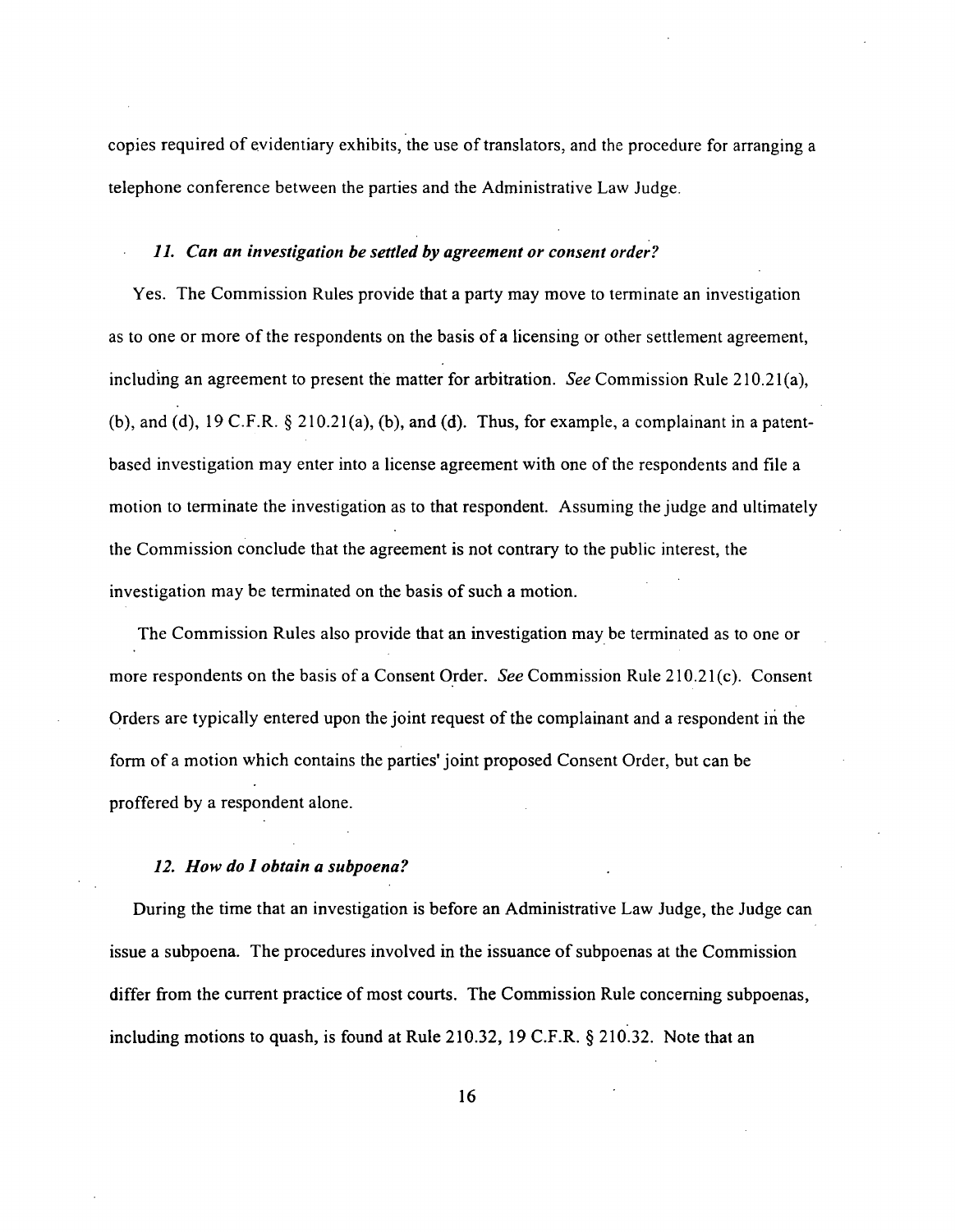application for issuance of a subpoena, as well as the requested subpoena itself, must be submitted to the Administrative Law Judge.

Additional instructions concerning subpoenas may be given by the presiding Administrative Law Judge in a particular investigation (e.g., in the Ground Rules issued in a particular investigation). Subpoenas are enforced, if necessary, by the Commission in federal court.

#### *13. Can I intervene in a Section 337 case?*

Commission Rule 210.19, 19 C.F.R. § 210.19, provides that any person desiring to intervene may request leave to intervene by filing a written motion. Such persons may be allowed to intervene as intervenors or respondents at the Commission's discretion. Persons seeking to intervene are urged to consult the Administrative Law Judge's Ground Rules on matters such as service and filing of motions.

#### *14. Can I participate in an investigation other than* by *intervention?*

Commission Rule 210.50, 19 C.F.R. § 210.50, provides for the Commission to receive submissions from the public on issues concerning the effect of any remedial order(s) on the public interest, namely, the effect of such an order on the public health and welfare, competitive conditions in the United States economy, the production oflike or directly competitive products, and United States consumers. *See* 19 U.S.C. § 1337(d)-(g). For details on the deadlines for submitting comments on such matters, see Rule 210.50(a), 19 C.F.R.  $\S$ 210.50(a), and notices issued in particular investigations.

17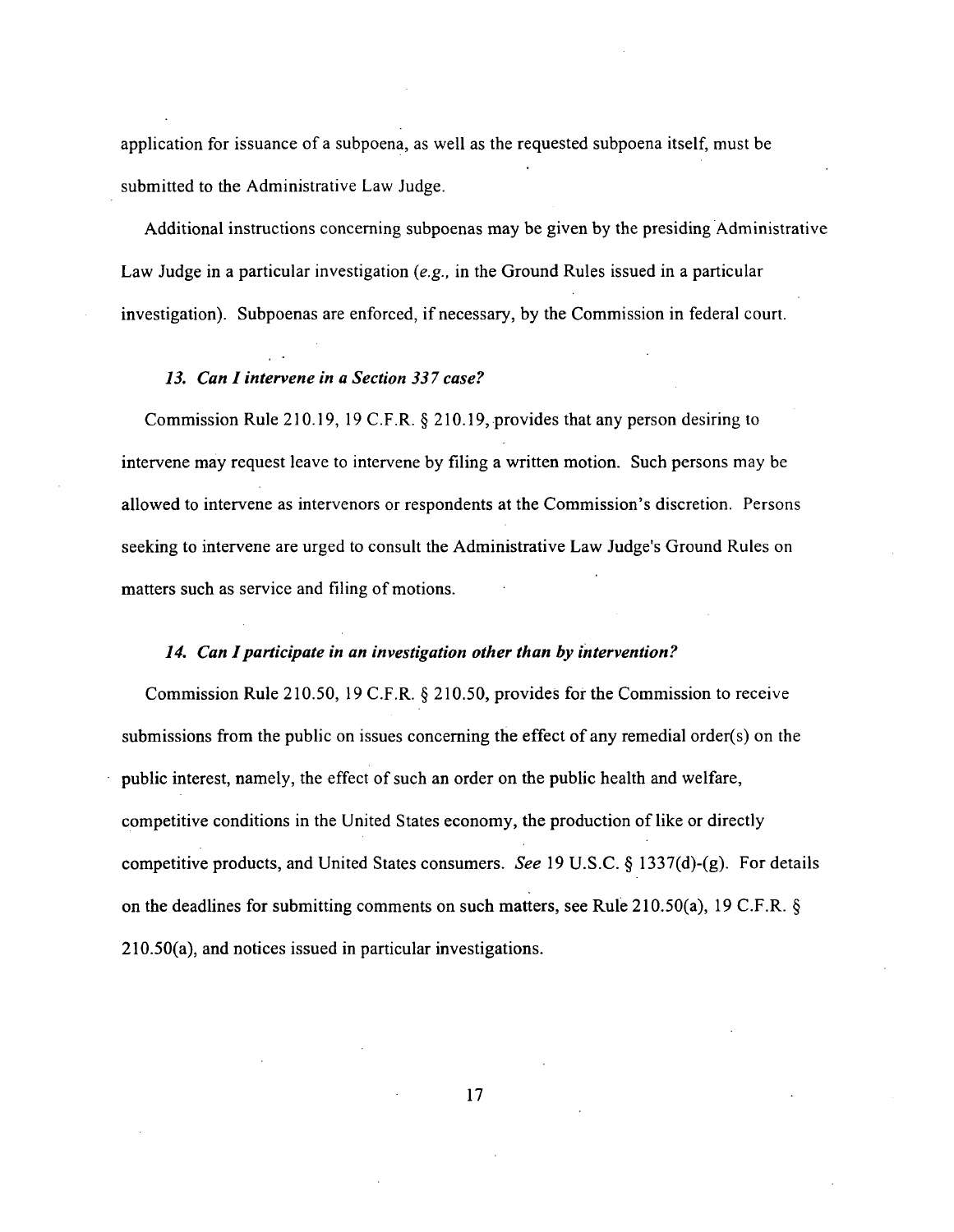#### *15. Where and when are hearings held, and are they open to the public?*

Evidentiary hearings are held by the Administrative Law Judges in hearing rooms located in the Commission's building in Washington, D.C. The dates of such hearings are usually set forth in a procedural schedule issued by the Judge early in the investigation. While the length and timing of hearings varies from case to case, in an investigation scheduled to be completed within twelve months, for example, the evidentiary hearing often occurs about six or seven months after institution of the investigation.

Hearings are generally open to the public, except for those portions which involve confidential business information as defined in the Commission's Rules. During those portions of a hearing, members of the general public and others who are not allowed access to confidential information must step outside the hearing room while such information is presented or discussed. The amount of confidential information varies from investigation to investigation.

A verbatim transcript of all hearings is taken. Copies of the public portions of these transcripts are available for inspection in the Commission's Dockets Branch, and are available for purchase from the official reporter.

#### *16. When is the Judge's Initial Determination on the merits of a case issued?*

In Section 337 investigations with target dates requiring completion of Commission proceedings in l5 months or less, the Administrative Law Judge issues a decision on the merits of the case, called an "Initial Determination,"<sup>15</sup> at least three months prior to the target date.<sup>16</sup>

<sup>&</sup>lt;sup>15</sup> Initial Determinations regarding violation of Section 337 typically contain an opinion,  $(continued...)$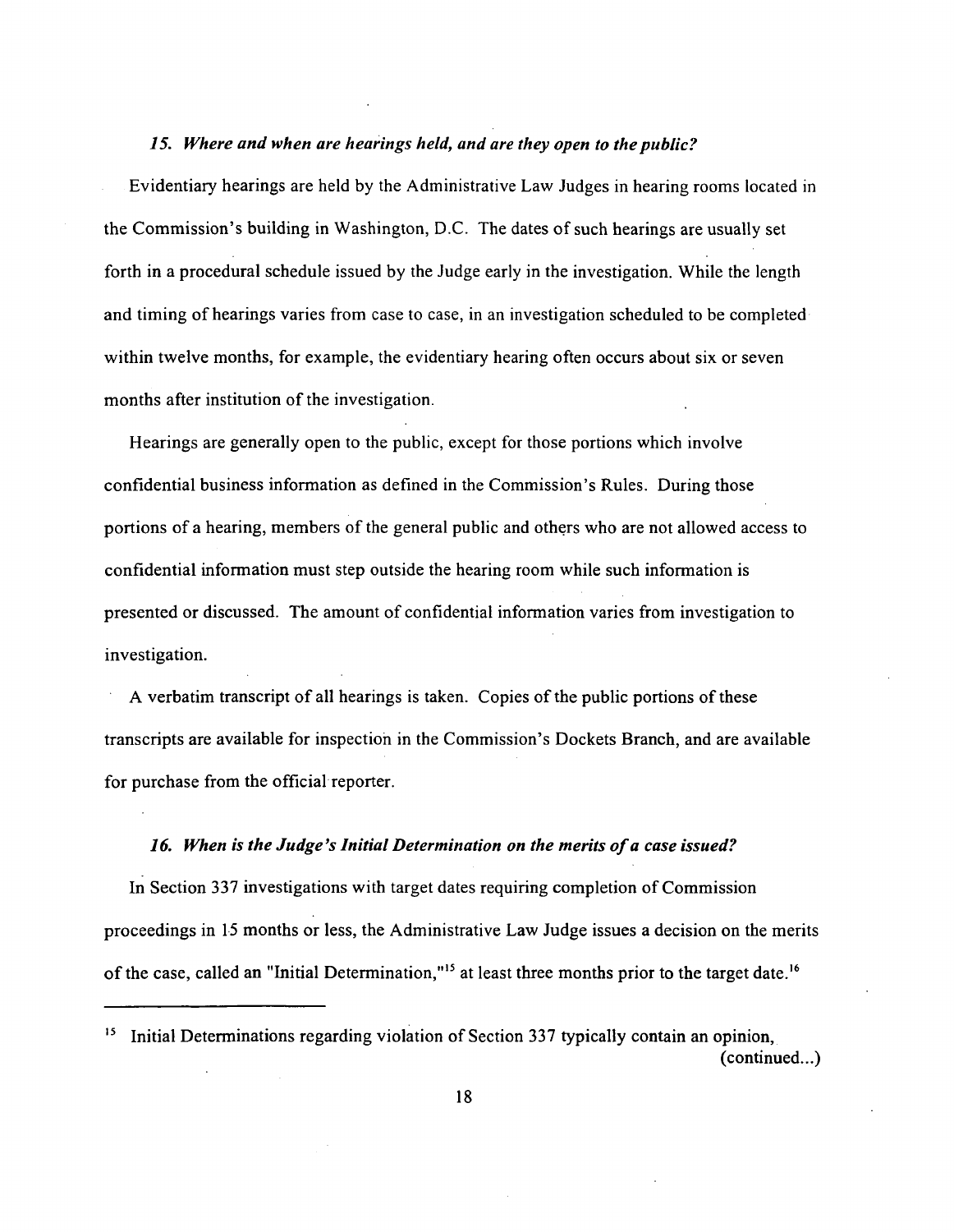In investigations with longer target dates, the Judge is required to issue the Initial Determination on the merits at least four months prior to the target date. Journalists and other non-parties to an investigation should note that the Administrative Law Judges' decisions typically contain confidential business information, and thus are not available for public inspection on the date filed. Public versions of these decisions (with the confidential information redacted) are available for inspection at the Dockets Branch and via the Commission's web site shortly after the date that the original, confidential version is filed.

The Administrative Law Judge's Initial Determination is subject to review by the Commission, as discussed below in Question and Answer No. 19.

#### *17. Is preliminary relief available?*

Yes. A complainant may request at the time it files a complaint that the Commission conduct expedited temporary relief proceedings and issue a temporary exclusion order and/or a temporary cease and desist order during the course of the investigation. <sup>17</sup>*See* 19 C.F.R. Subpart H. In determining whether to grant a request for temporary relief, the Commission applies the standard employed by the U.S. Court of Appeals for the Federal Circuit in

 $15$  (...continued) findings of fact, and conclusions of law.

<sup>16</sup> Target dates for completion of Section 337 investigations are set by the presiding Administrative Law Judge within 45 days of the commencement of an investigation. Whereas target dates of 15 months or less are set by the Judge's order, if the Judge seeks to establish a longer target date, the Judge must issue an Initial Determination that is subject to review by the Commission.

<sup>17</sup> General information about exclusion orders and cease and desist orders is discussed below in Question and Answer No. 19.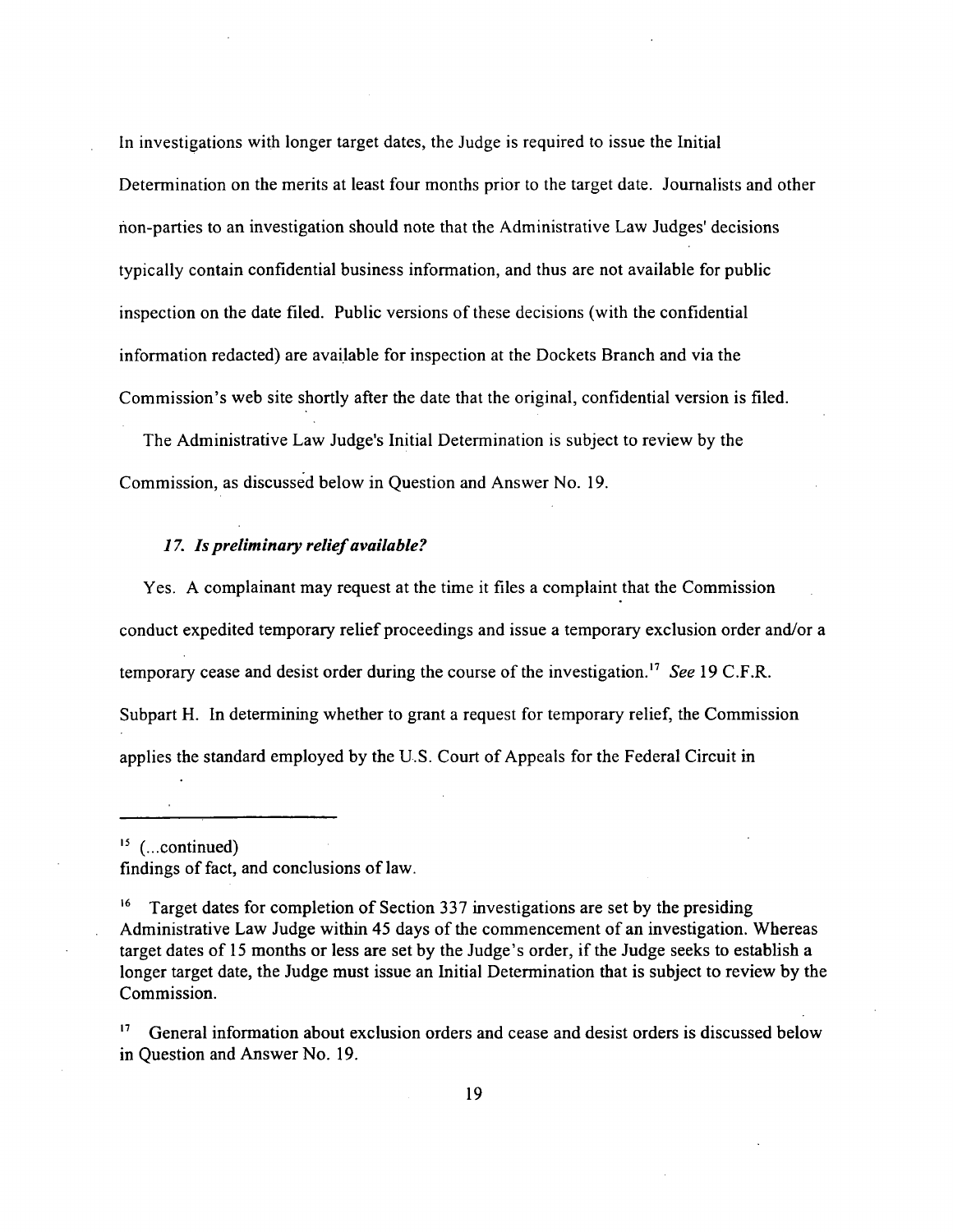reviewing lower court decisions granting preliminary injunctions.<sup>18</sup> This determination will be made by the Commission no later than the 90th day after the date on which an investigation involving a temporary relief request is instituted, or, if the case is deemed to be complex, no later than the 150th day after institution of the investigation. *See* 19 U.S.C. § 1337(e).

The Commission Rules require that requests for temporary relief must be made in a motion that is accompanied by a memorandum supporting the request. Significantly, the motion must also be accompanied by affidavits that support the factual assertions made in the motion, as well as by all evidence in the complainant's possession at the time of filing that the complainant intends to rely upon in support of the motion. Information concerning the form of a temporary relief motion, required supporting materials, and special service rules relating to such motions may be obtained from the Commission's Office of Unfair Import Investigations (OUII) at 202-205-2560.

Following the receipt of a motion for temporary relief, the Commission will determine whether to institute "temporary exclusion order" proceedings (informally referred to as "TEO" proceedings) to adjudicate the motion. In the event the Commission institutes TEO proceedings, the motion for temporary relief will be forwarded to an Administrative Law Judge for adjudication. In a typical TEO proceeding, the parties conduct a few weeks of discovery on the issues presented by the motion, and thereafter the Administrative Law Judge holds an evidentiary hearing on the merits of the motion, receives briefs from the parties on the evidence and the law, and issues a determination on the merits of the temporary relief motion

 $18$  In general, this standard involves a consideration of complainant's likelihood of success on the merits of the case, harm to the domestic industry in the absence of temporary relief, harm to respondents, and the public interest.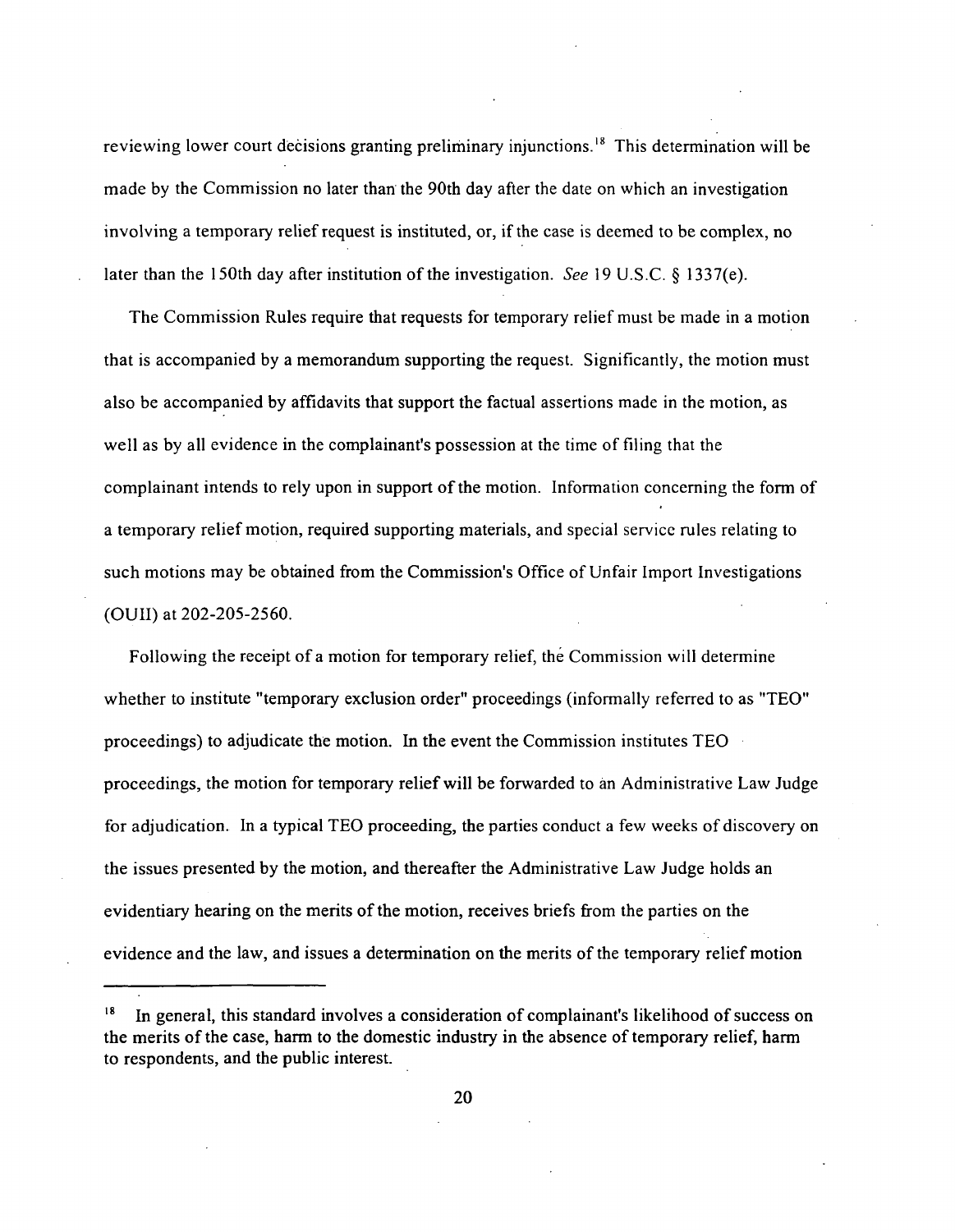by the 70th day of the investigation (or by the 120th day in a complex case). If the Administrative Law Judge determines to grant the motion, the Judge will issue an Initial Determination that is subject to review by the Commission. By the 90th day after institution of an investigation (or the l50th day in more complex cases), the Commission will determine whether to accept the Administrative Law Judge's Initial Determination and whether to grant temporary relief.

## *18. How long do Section 337 investigations last?*

By statute, Section 337 investigations must be completed "at the earliest practicable time." Accordingly, the Commission places great emphasis on the expeditious adjudication of Section 337 investigations. Historically, the Commission has strived to complete most investigations in 12 to 15 months. However, factors such as the complexity of the subject matter and number of unfair acts at issue, as well as the workloads of the Judges during a particular period, have resulted in longer target dates in a number of investigations.

#### • Final Determinations, Remedies, and Appeals

## *19. Is an Administrative Law Judge's Initial Determination on the merits subject to review by the Commission?*

Under the Commission's Rules, parties may petition for Commission review of an Administrative Law Judge's Initial Determination (ID) if they believe that it (i) contains a clearly erroneous finding of material fact, (ii) contains an erroneous legal conclusion, or (iii) affects Commission policy. Parties may file responses to any petition for review. Within 45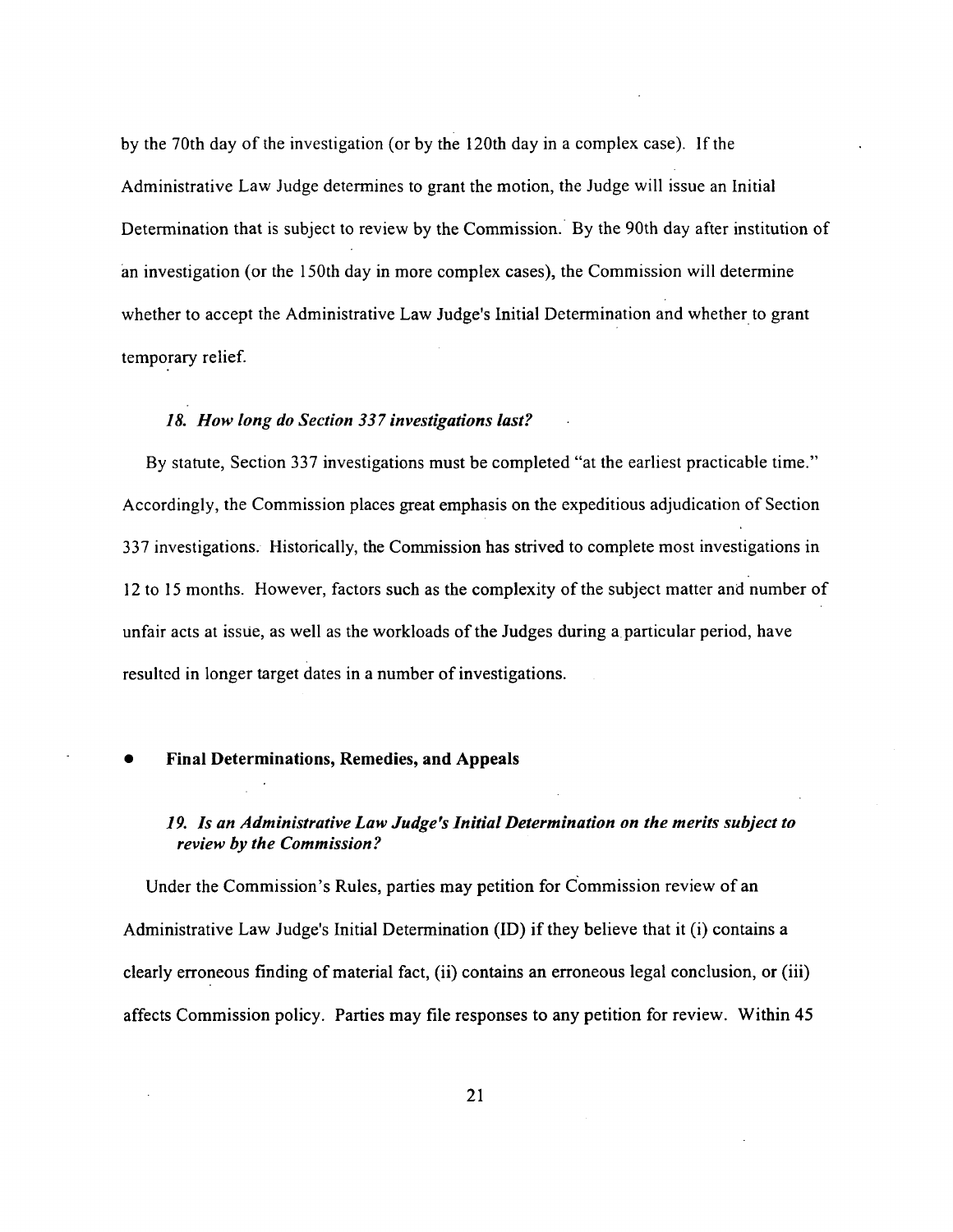calendar days after service of the lD, the Commission decides, either on the basis of a petition for review or on its own initiative, whether to review some or all of the ID. If the Commission decides not to review some or all of an ID, those unreviewed portions of the ID become the Commission's determination. If the Commission decides to review some or all of an ID, it may affirm, set aside, or modify the portions of the ID under review. *See generally,* Rules 210.43 - 210.45, 19 C.F.R. §§ 210.43 - 210.45.

## *20. If the Commission finds a violation of Section 337, what remedies are available?*

The Commission is authorized under Section 337 to issue two types ofremedial orders -- exclusion orders and cease and desist orders. Both types of orders may be issued in the same case. An award of money damages is not available as a remedy for violation of Section 337.

An exclusion order directs the U.S. Customs Service to exclude articles from entry into the United States. There are two types of exclusion orders -- general exclusion orders and limited exclusion orders. A general exclusion order directs the U.S. Customs Service to exclude all infringing articles, without regard to.source. In contrast, a limited exclusion order directs the Customs Service to exclude all infringing articles that originate from a specified firm that was a respondent in the Commission investigation. If an entity has previously attempted to import an excluded article into the United States and the article was previously denied entry by the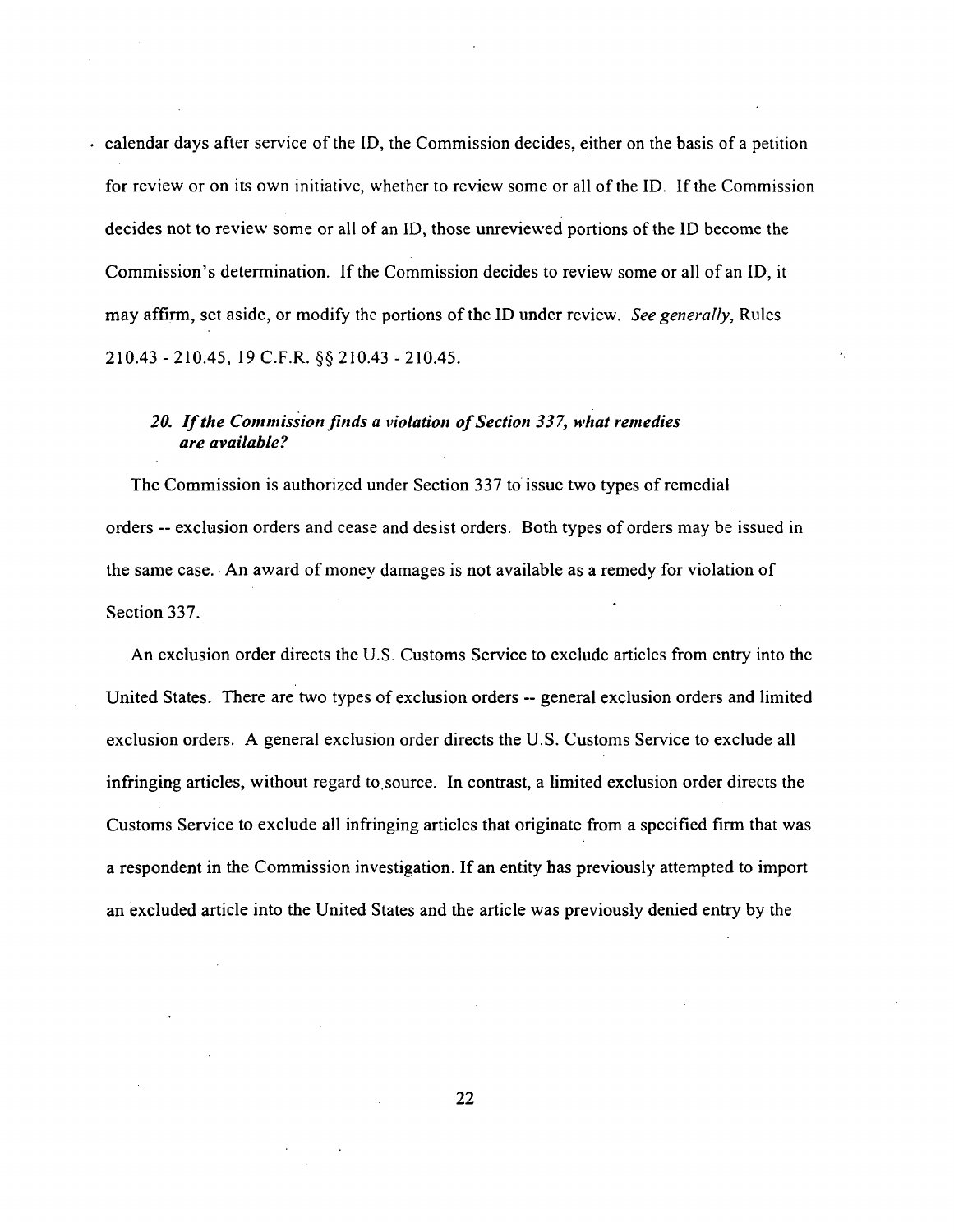U.S. Customs Service, the Commission may order the seizure and forfeiture of subsequent shipments of the article. See 19 U.S.C.  $§$  1337(i).<sup>19</sup>

A cease and desist order directs a respondent in the Commission investigation to cease its unfair acts, including selling infringing imported articles out of U.S. inventory. Unlike exclusion orders, cease and desist orders are enforced by the Commission, not by the Customs Service.<sup>20</sup> See 19 U.S.C. § 1337(f)(2) (which provides for civil penalties for violation of cease and desist orders).

#### *21. When do Commission remedial orders become effective?*

Upon issuance, Commission remedial orders are sent to the President who may then, within 60 days, disapprove them for policy reasons. Such disapprovals are rare. During this period, called the "Presidential review period," infringing articles may enter the United States provided the importer posts a bond with the Customs Service in an amount determined by the Commission. Similarly, activities prohibited by a Commission cease and desist order may continue during the Presidential review period provided the respondent posts a bond with the Commission. If the President does not disapprove the Commission's remedial orders within

<sup>&</sup>lt;sup>19</sup> U.S. Customs Service procedures for implementing Commission exclusion orders and Commission seizure orders are set forth at 19 C.F:R. § 12.39.

<sup>&</sup>lt;sup>20</sup> Questions about the administration of exclusion orders should be addressed to the Intellectual Property Rights Branch of the U. S. Customs Service at (202) 927-2330. Although Customs administers exclusion orders, the Commission's Assistant General Counsel for Section 337 Investigations, who can be reached at (202) 205-3096, may also be able to respond to questions regarding exclusion orders, as well as to questions regarding Commission cease and desist orders.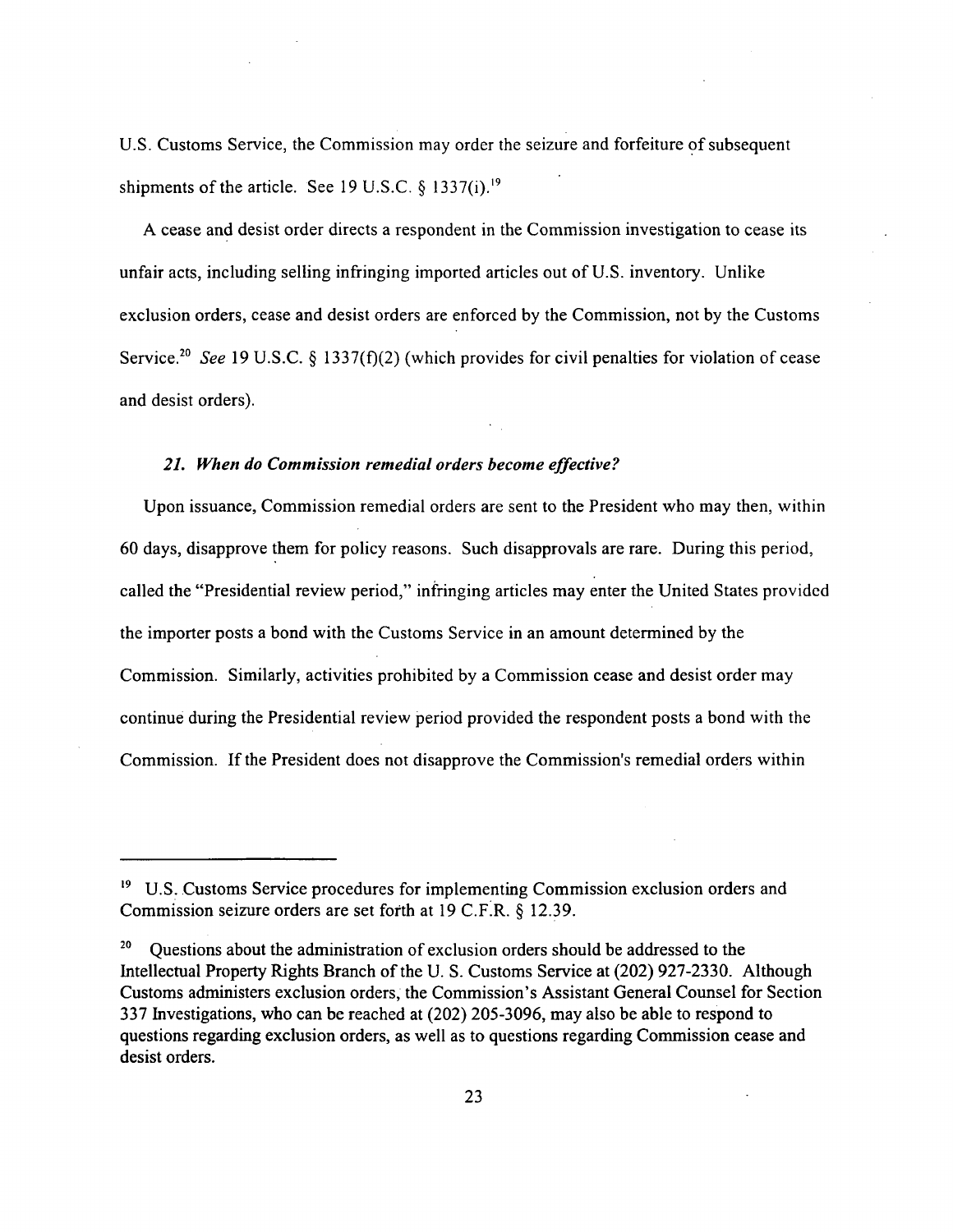the 60 day review period, at the conclusion of that period, infringing imports may no longer be imported and the complainant may seek to have previously posted bonds forfeited to it.

## *22. Are Commission decisions in Section 337 investigations appealable to a court?*

Yes. Any person adversely affected by a Commission decision under Section 337 may appeal the decision to the U.S. Court of Appeals for the Federal Circuit. Any such appeal must be filed within 60 calendar days of the date that the Commission decision became final. A party that prevailed at the Commission may intervene in the appeal in defense of the Commission decision. Commission decisions that find no violation of Section 337 are final when issued. Commission decisions that find a violation of Section 337 and result in the issuance of remedial orders become final at the conclusion of the Presidential review period.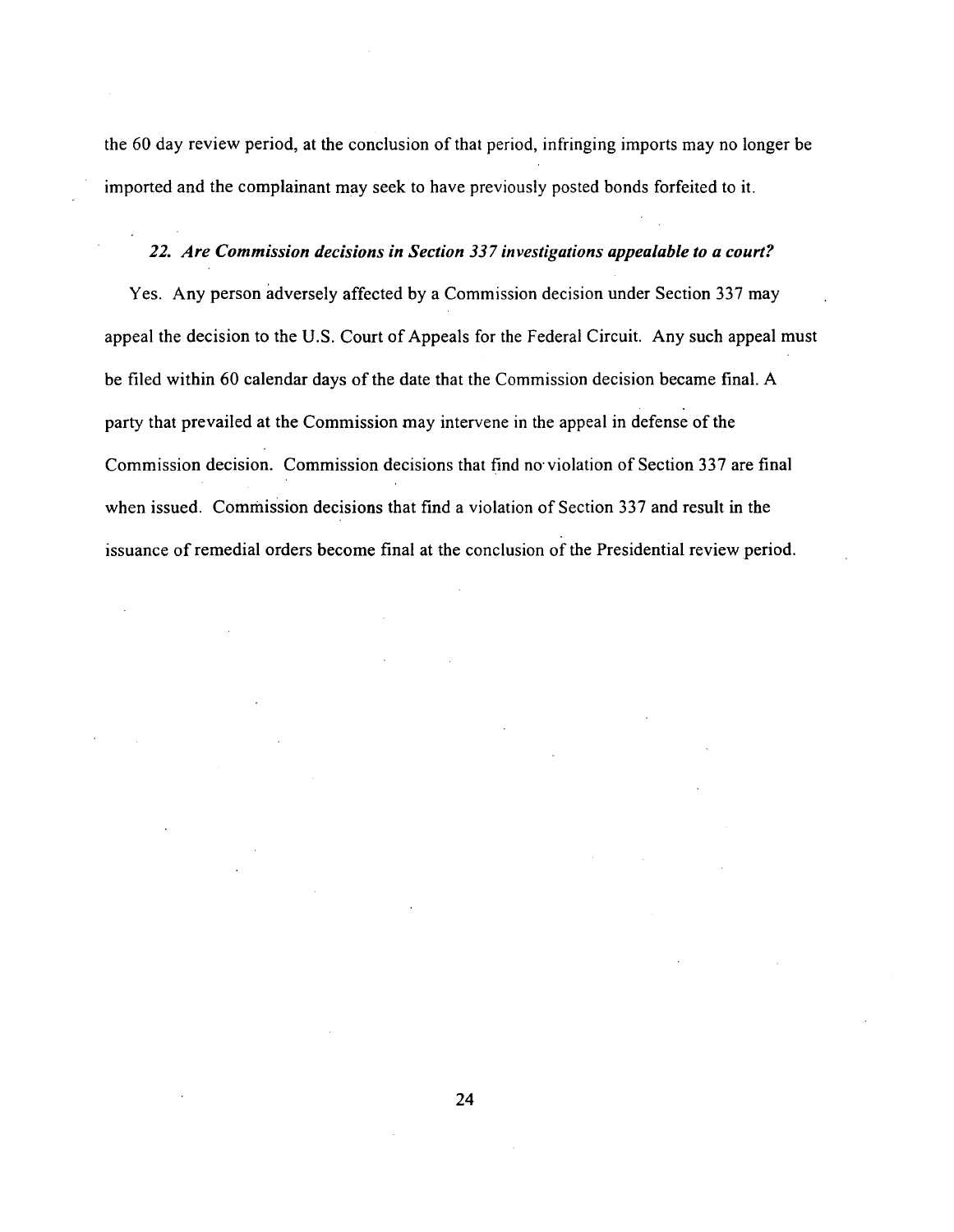#### RESPONSE FORM

If you have found this pamphlet to be helpful or if you have suggestions for ways to improve this pamphlet, please let us know by filling out this form.

1. Do you have any suggestions regarding ways to improve this pamphlet?

2. (For statistical purposes) Describe your previous degree of experience with Section 337. No Experience · \_\_\_\_\_ Some Experience · \_\_\_\_ Considerable Experience

3. (For statistical purposes) Have you ever been a party to, or represented a party in, a Section 337 investigation? Yes No

4. (For statistical purposes) Describe your interest in information about Section 337 by checking the box or boxes that apply to you.

\_\_ Outside counsel for complainant. \_\_ In-house counsel for complainant (or prospective complainant) (or prospective complainant) \_\_ Outside counsel for respondent In-house counsel for respondent \_·\_ In-house representative of a complainant In-house representative of a respondent Outside counsel for a subpoenaed company \_\_ In-house counsel for a subpoenaed company Journalist Counsel for a small company Other (and the contract of the contract of the contract of the contract of the contract of the contract of the contract of the contract of the contract of the contract of the contract of the contract of the contract of the Academician or student

#### Please return this Response Form to:

Lynn I. Levine, Director

name (optional)

Office of Unfair Import Investigations U.S. International Trade Commission 500 E Street, S.W., Suite 401 Washington, D.C. 20436 Facsimile: 202-205-2158

company/firm (optional)

Alternatively, you may cut and paste this form and e-mail your response to 337.OUII.OUII@USITC.GOV.